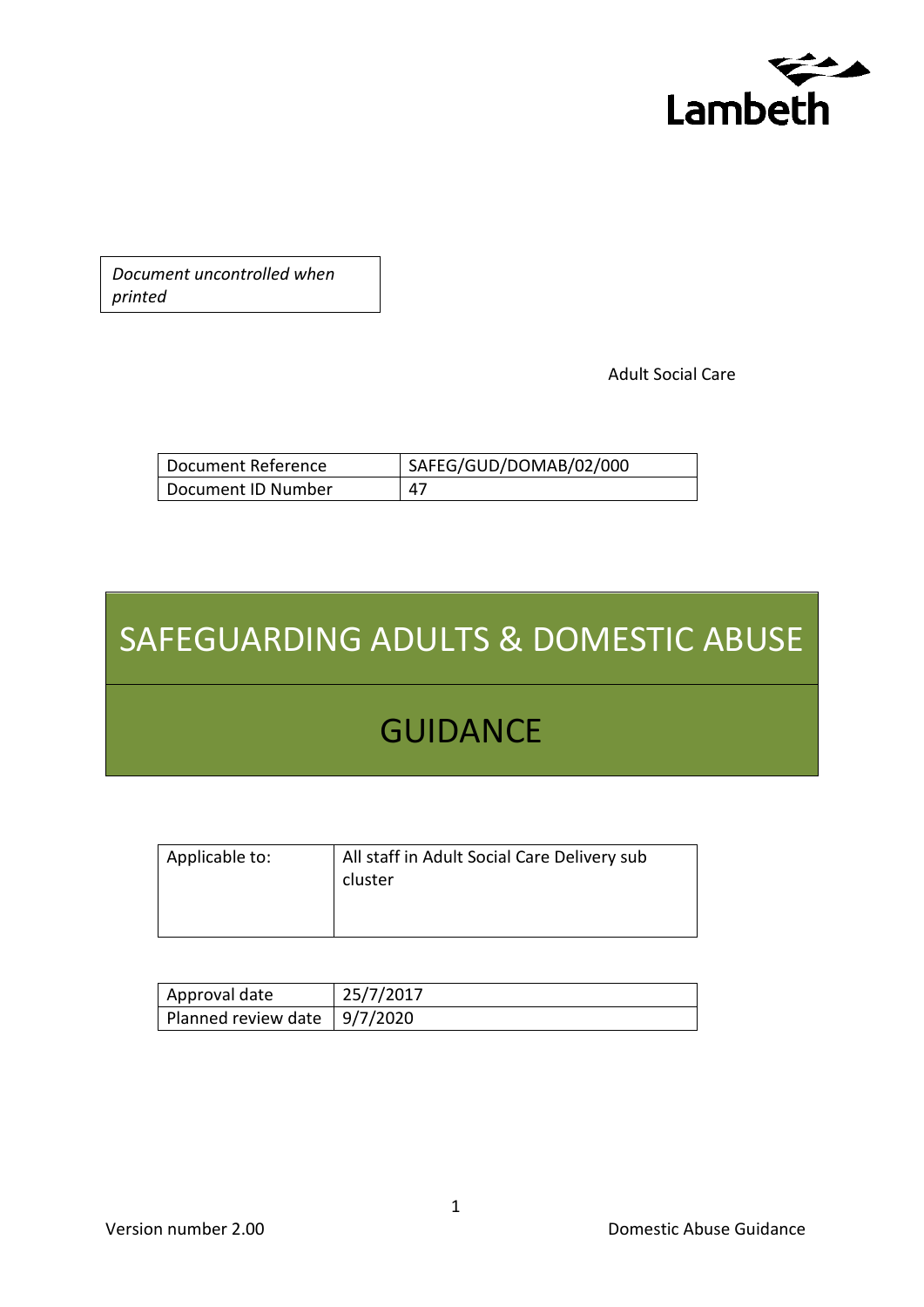#### **Version Control**

| <b>Version</b> | Purpose of the change or details of the     | <b>Person making</b>  | <b>Date</b> |
|----------------|---------------------------------------------|-----------------------|-------------|
| number         | change                                      | the change            |             |
| 006            | Transfer to updated template                | Janna Kay             | 1/9/2014    |
|                | Consultation with Sophie Taylor and         |                       |             |
|                | <b>Claire Bland</b>                         |                       |             |
| 007            | Consultation with Alex Waddington           | Janna Kay             | 10/12/2014  |
| 008            | Updated following "Domestic Abuse"          | <b>Clement Guerin</b> | 11/3/2015   |
|                | theme month in adult social care            |                       |             |
| 009            | Final review by Sophie Taylor, Janna Kay    | Janna Kay             | 31/03/2015  |
|                | Added MARAC referral and SAFELIVES          |                       |             |
|                | DASH Risk Checklist to appendices           |                       |             |
| 010            | Approved by Gill Vickers, Director of Adult | <b>Clement Guerin</b> | 9/6/2015    |
|                | Social Care                                 |                       |             |
| 0 1 1          | Consultation with Sophie Taylor and Ella    | David Jennings &      | 23/05/2017  |
|                | Pollock                                     | Janna Kay             |             |
|                | (Violence against Women and Girls Team)     |                       |             |
| 012            | Finalised by Quality and Safeguarding       | David Jennings        | 25/07/2017  |
|                | <b>Adults Managers</b>                      | and Janna Kay         |             |

## **Documents superseded**

| Reference                                        | Document name |
|--------------------------------------------------|---------------|
| SAFEG/GUD/DOMAB/01/000   Domestic Abuse Guidance |               |
| 46                                               |               |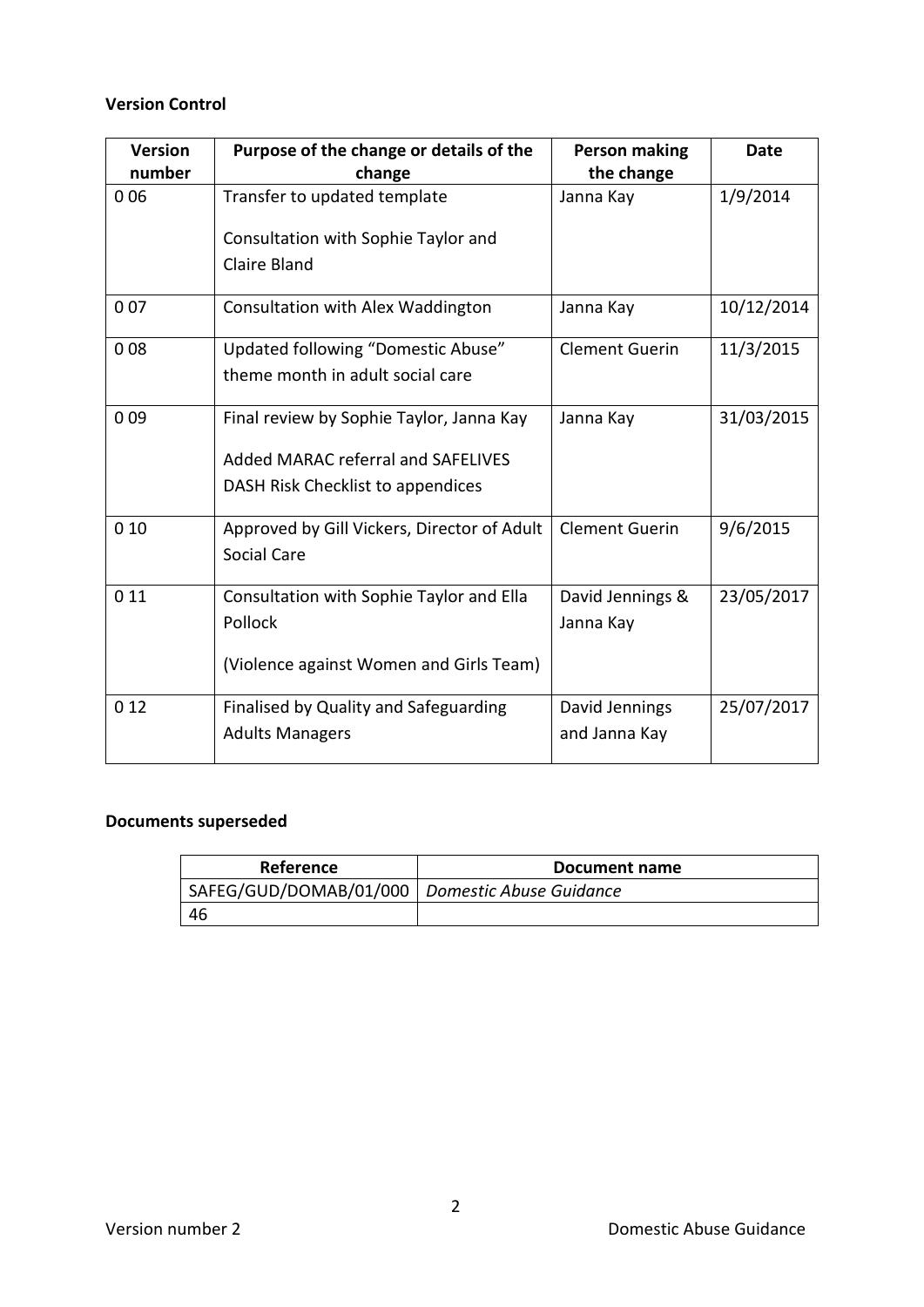#### **Table of Contents**

| 1  |      |      |                                                                               |  |
|----|------|------|-------------------------------------------------------------------------------|--|
| 2  |      |      |                                                                               |  |
| 3  |      |      |                                                                               |  |
|    | 3.1  |      |                                                                               |  |
|    | 3.2  |      |                                                                               |  |
| 4  |      |      |                                                                               |  |
|    | 4.1  |      |                                                                               |  |
|    | 4.2  |      |                                                                               |  |
|    | 4.3  |      |                                                                               |  |
| 5  |      |      |                                                                               |  |
|    | 5.1  |      |                                                                               |  |
|    | 5.2  |      | Considerations during the safeguarding enquiry involving domestic violence  9 |  |
| 6  |      |      | Assessing the risks of domestic abuse and subsequent protection planning  10  |  |
|    | 6.1  |      |                                                                               |  |
|    | 6.2  |      |                                                                               |  |
|    | 6.3  |      |                                                                               |  |
|    |      |      |                                                                               |  |
|    |      |      |                                                                               |  |
| 7  |      |      |                                                                               |  |
| 8  |      |      |                                                                               |  |
| 9  |      |      |                                                                               |  |
| 10 |      |      |                                                                               |  |
| 11 |      |      |                                                                               |  |
| 12 |      |      |                                                                               |  |
|    |      | 12.1 |                                                                               |  |
| 13 |      |      |                                                                               |  |
| 14 |      |      |                                                                               |  |
| 15 |      |      |                                                                               |  |
| 16 |      |      |                                                                               |  |
| 17 |      |      |                                                                               |  |
|    | 17.1 |      |                                                                               |  |
|    | 17.2 |      |                                                                               |  |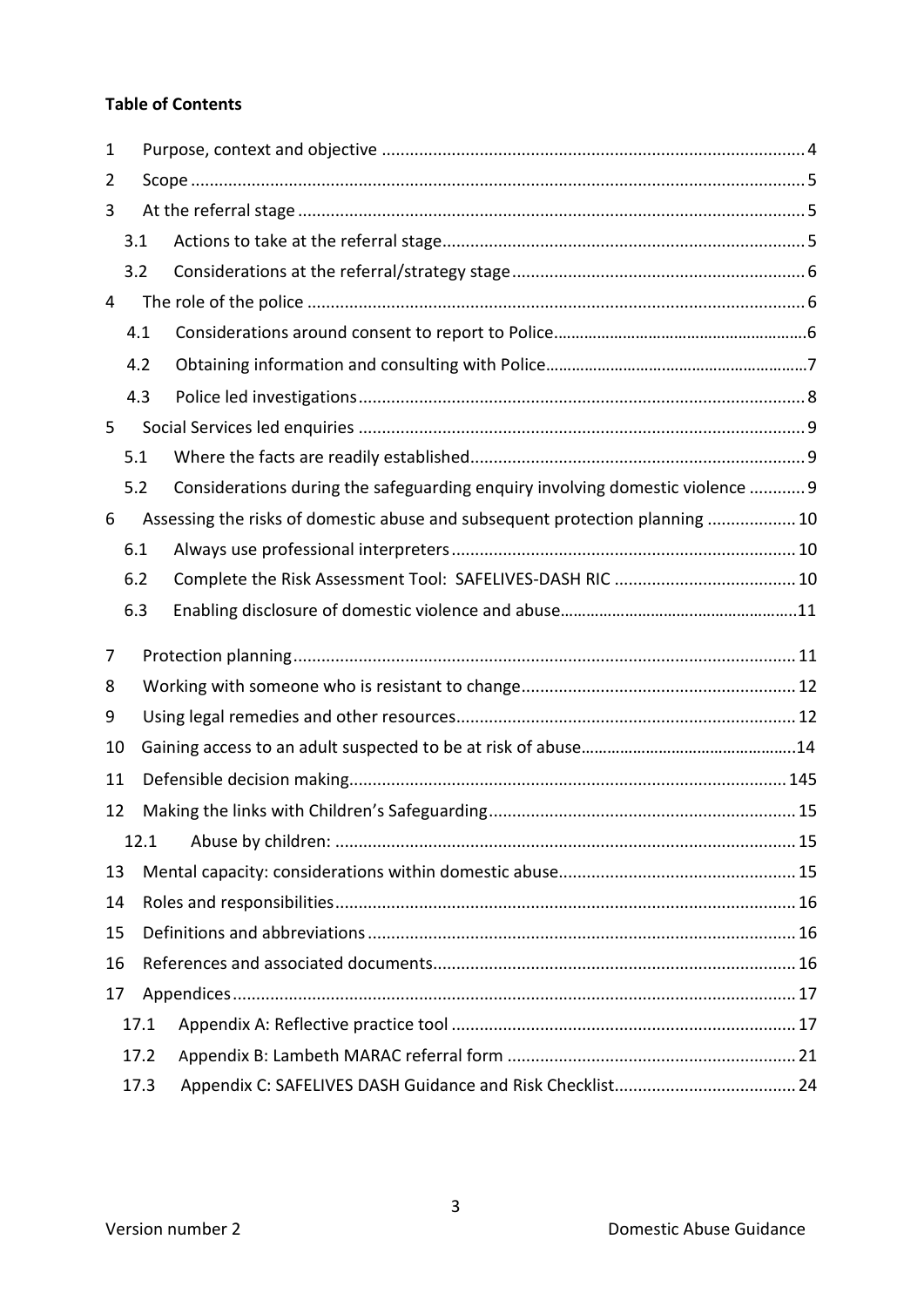#### <span id="page-3-0"></span>**1 Purpose, context and objective**

This guidance is to help adult social care delivery staff to understand how we will undertake safeguarding adult's work where it relates to domestic abuse.

Domestic abuse and violence affects both children and adults sometimes in a devastating way. The physical and emotional harm can affect an adult's ability to care for others and themselves. They may suffer with poor mental health such as depression or post-traumatic stress disorder. They can become isolated from family and friends and may turn to substance misuse, to cope with their circumstances. Children can be prevented from achieving their full potential and suffer with long-term emotional and social difficulties. For some, primarily women and their children, domestic abuse will result in serious injury or death.

Anyone can be a victim of domestic violence. It is not limited to a particular gender, ethnicity, age, class or sexual orientation. Perpetrators can be of either gender and domestic violence can occur in same sex relationships, between family members as well as current or previous partners.

In domestic abuse cases, all adult social care staff need to recognise those occasions when safeguarding adult procedures are required, and when they are not. This is particularly important when an adult has care and support needs and is being harmed or abused by an ex/intimate partner/family member.

More than 50 per cent of disabled women in the UK may have experienced domestic abuse in their lives, a rate which is twice that of non-disabled women (Magown 2004). Abuse also tends to be more serious and to last for longer periods of time (Young et al, 1997).

It is not yet clear whether men in vulnerable circumstances/in need of care and support are more likely to be abused than men in the general population. Practitioners therefore need to be vigilant in all their work with potential male victims.

# It should never be assumed that someone else is addressing the domestic violence and abuse issues.

#### **The objectives of this guidance are:**

- To ensure that every citizen experiencing domestic abuse within Lambeth receives a timely and appropriate response to their individual circumstance.
- That social care staff recognize when it is appropriate to follow Safeguarding Adults procedures and that when it is not, to support the individual to engage with universal services.
- To increase the use of the SafeLives-DASH (Safe Lives Domestic Abuse, Stalking and Harassment and Honour Based Violence)Risk Indicator Checklist in order to support practitioners to identify levels of risk faced by the service user and identify those at the most highest level of risk
- That all interventions aim to minimise risk of future harm and that all inventions undertaken are supportive of the individual's strengths.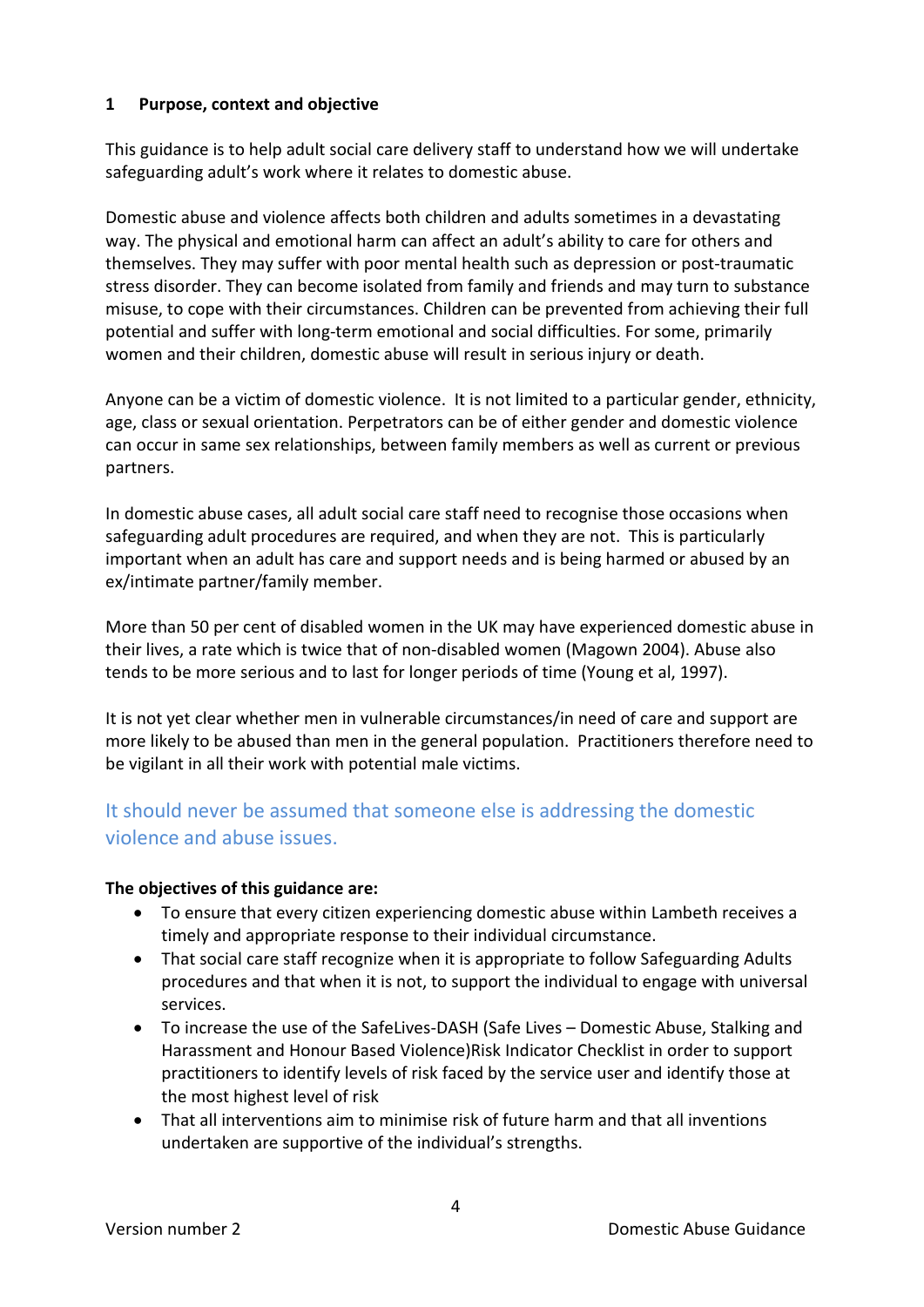• To supplement the Care Act practice guidance and set expectations for how the act translates into local practice for cases involving domestic abuse against adults at risk.

**NOTE:** The use of 'victim' and 'perpetrator' have been used interchangeably throughout this document because there is a cross-over between those adults who fall under domestic violence procedures only and then those that fall under adult safeguarding procedures. , The terms 'service user' or, simply, 'adult' or 'person', and 'person thought to have caused harm' or 'source of risk' are sometimes used.

## <span id="page-4-0"></span>**2 Scope**

The guidelines have been developed for use for the day-to-day work of adult social work and social care teams in Lambeth.

## <span id="page-4-1"></span>**3 At the referral stage**

#### <span id="page-4-2"></span>**Actions to take at the referral stage**

- 1) Establish that the adult is in a safe place and has time to talk i.e. the perpetrator is not present
- 2) Ensure that the adult is safe, as are any children that may be involved. You can do this by either speaking with the adult directly or asking the initial referrer to confirm this is the case.
- 3) If there is immediate risk, ask the adult to call 999 or ask a colleague to call 999 while the adult remains on the phone.
- 4) If there is no immediate risk, ask for a "safe" phone number or time to contact the adult.
- 5) Assess whether the adult is an Adult at Risk as defined by The Care Act 2014: A person who is aged 18 or over who:
	- a. has needs for care and support (whether or not the authority is meeting any of those needs)
	- b. is experiencing, or is at risk of, abuse or neglect, and
	- c. as a result of those needs is unable to protect himself or herself against the abuse or neglect or the risk of it
- 6) If they are an Adult at Risk
	- a. raise a safeguarding concern (as appropriate to your role/team) on Mosaic
- 7) If the adult is not an Adult at Risk you should
	- a. Advise them that if a criminal offence has occurred, they have a right to report this to the Police. You can offer to support them to do this or with their consent, do this on their behalf
	- b. Provide information about appropriate domestic abuse/violence services and/or with their consent, make a referral on their behalf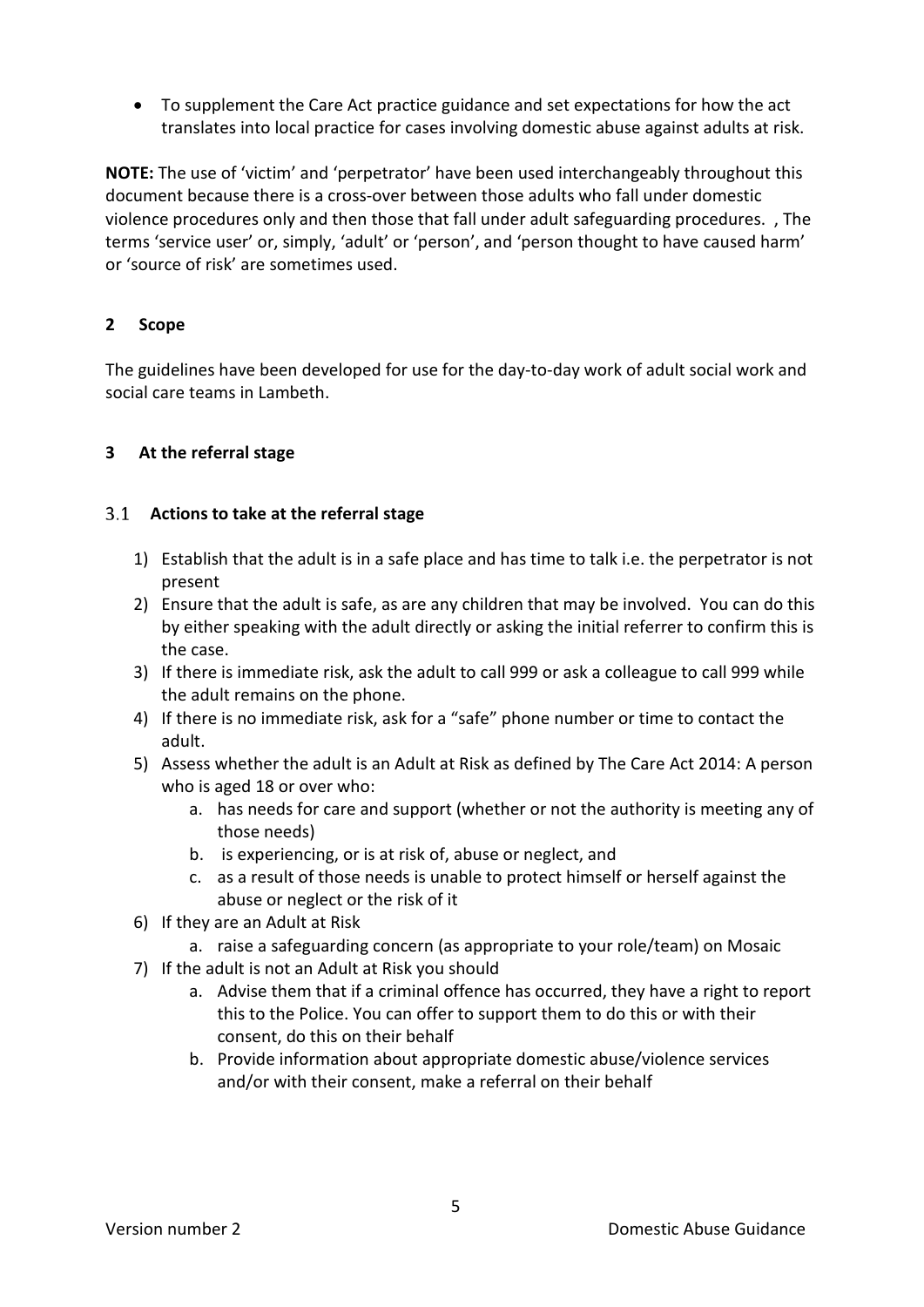# <span id="page-5-0"></span>**Considerations at the referral stage**

- Be mindful of the risks of contacting the adult at a time or place when the perpetrator thought to have caused harm will be there.
- Ensure you have privacy when speaking with the adult.
- Never ask in front of child/ren
- The perpetrator causing harm should not be informed of the domestic violence disclosure
- Consult with your line manager prior to visiting, to agree an approach be aware of your own safety needs

#### <span id="page-5-1"></span>**4 The role of the police**

It is important to note the difference between involving Police when the adult is an 'adult at risk' versus someone who does not meet this threshold. A person who is not considered an 'adult at risk' must provide practitioners with their consent to involve Police unless they are at immediate or considerable risk or there are children involved.

#### **4.1 Considerations around consent to report to Police**

Where a person does not consent to the matter being reported to the police, the matter might still be reported to them.

Issues to take in to account when deciding this include:

- *Whether the matter is of public or vital interest*
- *Duties to support the prevention and detection of crime*
- *Where there is a statutory duty to report (for example – there are immediate risks to children)*
- *Where contact with the police is to consult with them in order to enable information sharing about risk*
- *Where the adult lacks mental capacity to give consent and it's in their best interest to involve Police*
- *Where contact with the police is being considered though the person has not consented, consider seeking advice.*

For 'adults at risk' the following is relevant:

- Wherever possible, encourage the adult to report the matter to the Police themselves.
- Where the adult does not wish to report to the Police themselves, **gain consent** to make a 3<sup>rd</sup> party report.
- **Where consent is not provided –** consider above mentioned issues when deciding if you have grounds to over-ride consent and make a 3<sup>rd</sup> party report to Police
- If you do decide to report to Police, you will need to explain to the adult, your reasons for doing so e.g. risks to others and your public interest duties.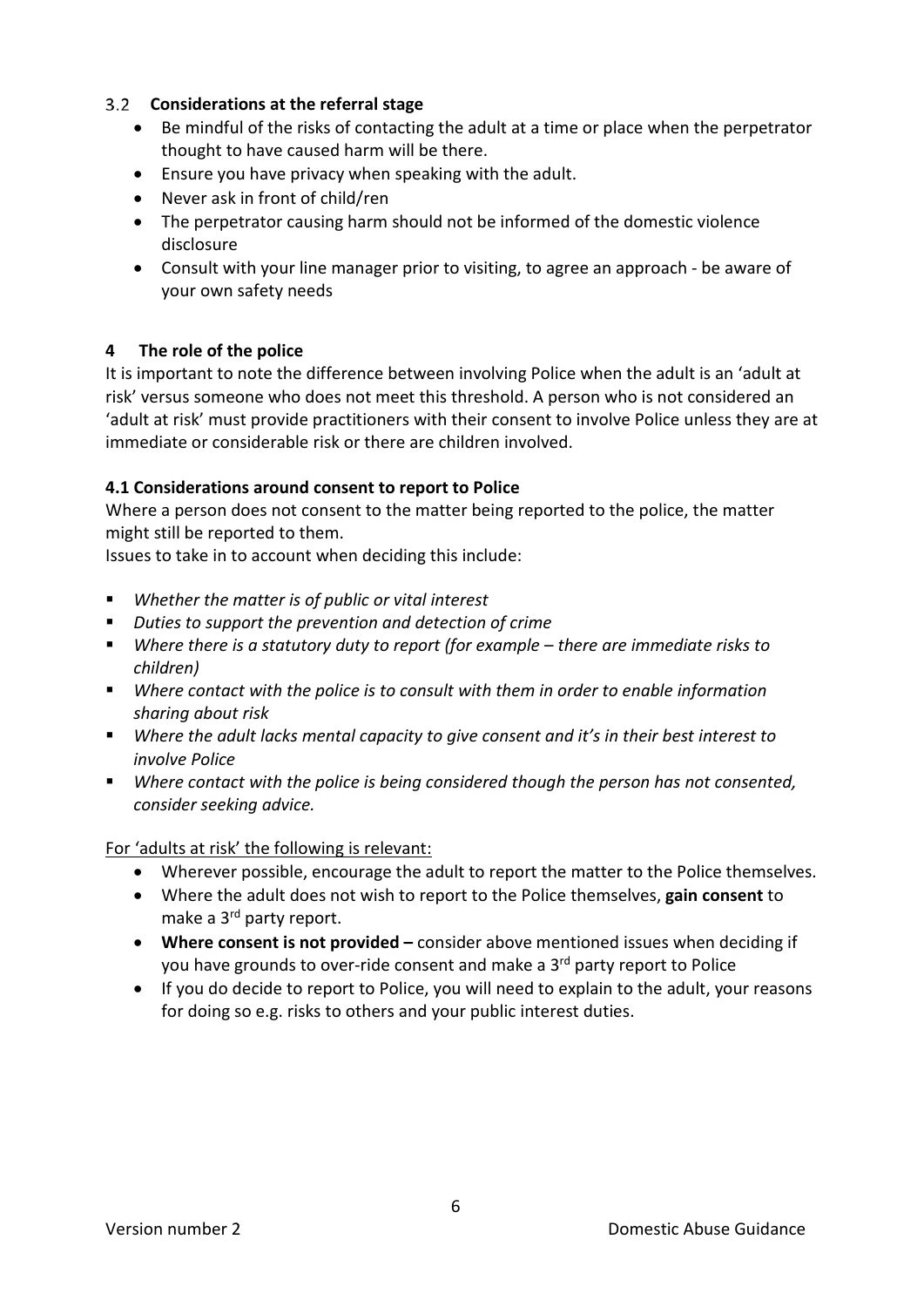#### Third party reporting:

#### Do you need Police to conduct a visit to the adult?

- If there is an emergency/immediate risk to the adult always call **999.**
- If you need Police involvement but it is not required immediately, you can dial 101. (Note: In some Lambeth buildings you will need to ring 101 from a mobile phone) . **Be aware that dialling 101 is likely to result in Police visiting the adult fairly soon after reporting.**
- Make sure that the adult is aware that the Police may visit so that they can consider risks
- Reporting to the Police can sometimes increase the risk to the adult and therefore before reporting to Police, you **must consider the risk management plan** i.e. if the person needs to go to a place of safety – this should be happen either prior or in conjunction with the Police visit
- Explain to the Police that you are making a third party report as the adult did not want to report themselves or have the matter taken forward. Third party reporting information is very important as it allows the Police to gather intelligence about what may be happening in the home and aids risk assessment and management, as well as build a picture of evidence for future action against the perpetrator.

## **4.2 Obtaining information and consulting with Police on how best to respond**

**VICTIM FOCUS HUB** (Police team that lead on DV and work with vulnerable adults):

- **This team work closely in partnership with the local authority and specialist services,** including the Gaia centre, addressing adult's needs.
- The team manages all the monthly Police checks concerning high risk referrals (for MARAC) along with identifying suitable referrals from crime reports.
- **The team progress Carer Abuse investigations, risk assess reported non-crime matters** and identify opportunities to make applications for the Domestic Violence Disclosure Scheme.

#### **HOW DO I CONTACT:** 020 8649 2169 or 07825 921 545

#### Other teams that you may wish to consult with:

#### **1) MULTI-AGENCY SAFEGUARDING HUB (MASH):**

The primary function of the Adult MASH, is to share information to build a better understanding of risks, identify wider risk and safeguarding concerns and inform safeguarding adult Safeguarding plans.

The MASH work closely with the Police Public Protection Desk.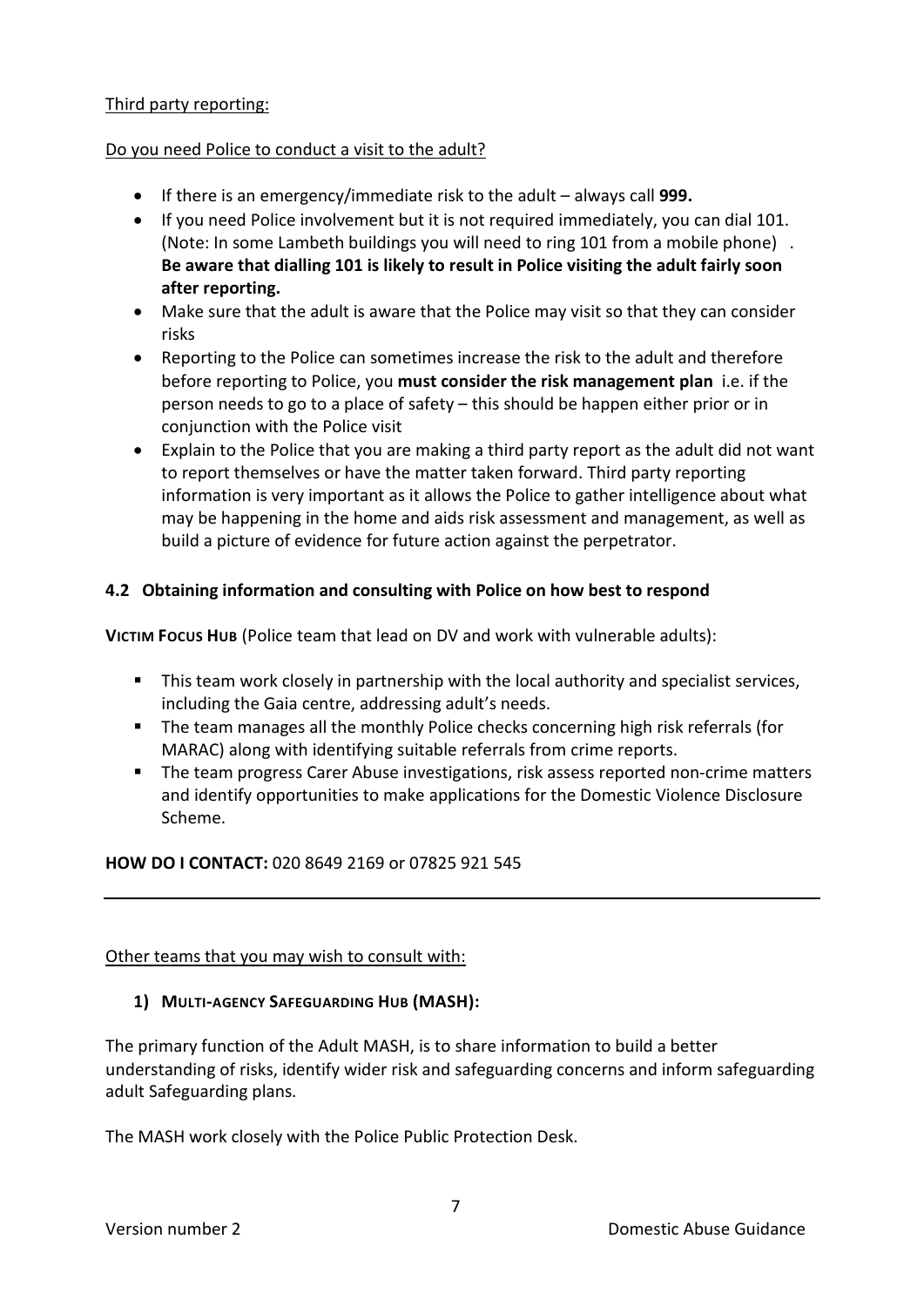Requests for information must be specific and relate to the adult with care and support needs who is experiencing domestic violence or to the person who is the source of risk.

Information is shared within specific boundaries, to conform to our multi-agency information sharing agreement and with regard to the Haringey Judgement, to ensure that the request is proportionate, appropriate and in the public interest to share information if prior consent has not been sought.

#### **HOW DO I CONTACT:** (for professional only)

Tel: 0207 926 4556

Email[: Adultmash@lambeth.gov.uk](mailto:Adultmash@lambeth.gov.uk)

#### **2) OPERATION DAUNTLESS:**

- **EXECT** Lambeth's proactive domestic abuse offender management team.
- A team of police officers specialising in undertaking arrest enquiries for outstanding offenders and developing intelligence to trace outstanding offenders.
- Detective Constables are additionally tasked with managing the Dauntless+ offenders (domestic abuse offenders who have committed minimum of three offences against three different adults across three different boroughs) by means of developing intelligence, alternative offending tactics and partnership working.
- Responsible for identifying Domestic Violence Protection Order opportunities and making applications to the court.

**HOW DO I CONTACT**: 020 8649 2169 or 07825 921 545

#### <span id="page-7-0"></span>**Police led investigations**

- If the adult has agreed to report the matter to the Police, then Police will be leading that part of the safeguarding enquiry.
- Your role will initially be to ensure there are immediate protection measures in place to support the adult. An urgent assessment/review and support plan may be required.
- You role will include ensuring that the adult's care needs are being met. This is particularly relevant where the perpetrator was their carer and has been removed from the property.
- It is recommended that you inform Police, at the earliest stage, if it is necessary to have a social worker provide support and assistance during the process.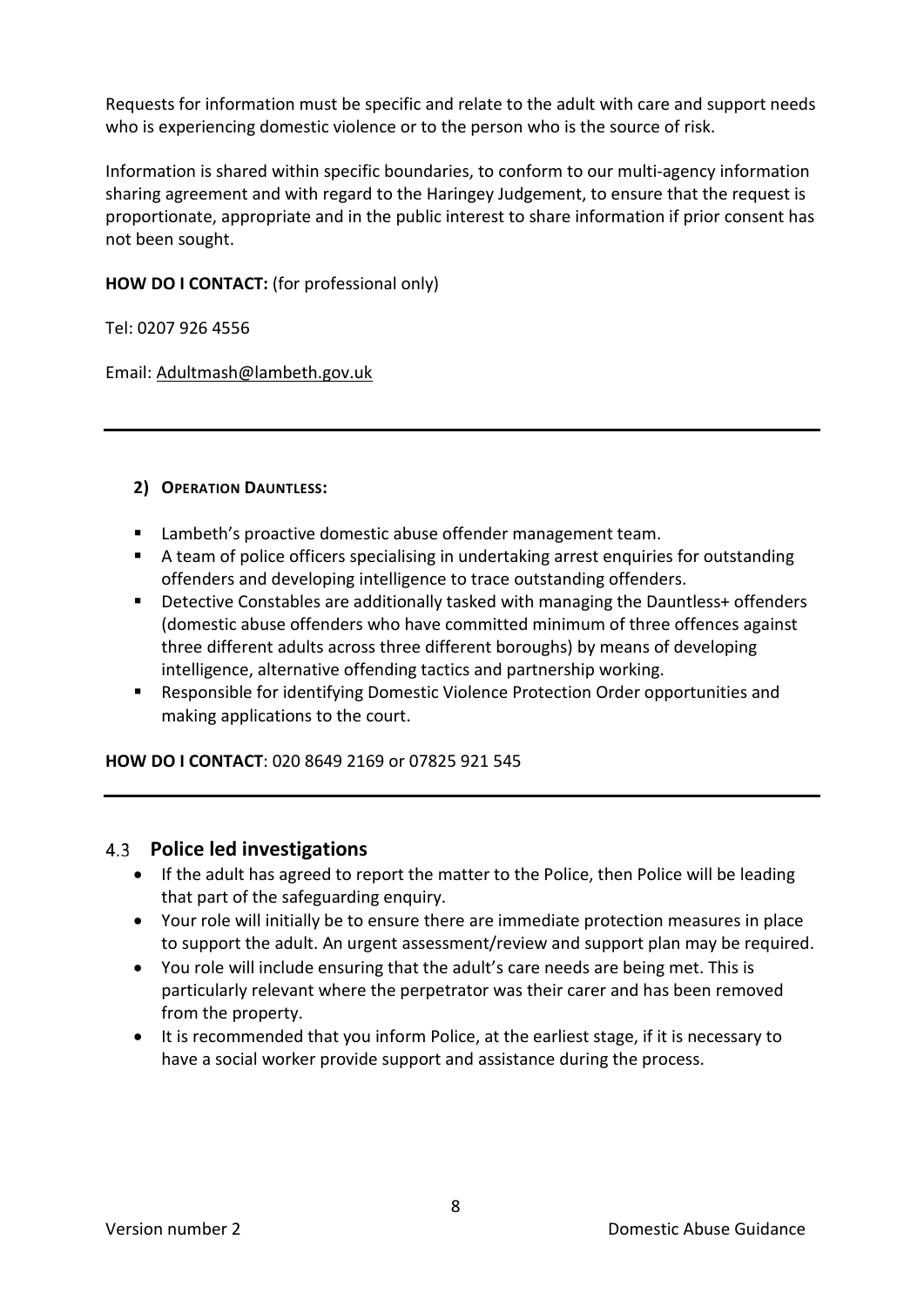In complex domestic circumstances, it may take the adult some time to gain confidence and self-esteem to protect themselves and take action. Their wishes may even change. Practitioners need to work alongside adults in a non-judgemental way.

#### <span id="page-8-0"></span>**5 Social Services led enquiries**

- Usually occurs when the Adult at Risk does not support Police action and there are no justifiable reasons to make a  $3<sup>rd</sup>$  party report to Police to initiate their involvement
- It also occurs when the Police determine they are not going to take any further action however there are still safeguarding concerns and practitioners must take steps to ensure the adult is protected.

**NB:** Unlike the Police, it is important to remember that for adult safeguarding enquires, the presence of abuse or neglect occurring/ occurred, can be determined, on the balance of probabilities.

#### <span id="page-8-1"></span>**Where the facts are readily established**

In some incidences, such as when an assault is witnessed and there appears no reason to doubt the validity of the account, the safeguarding adults enquiry phase of the work may be completed quickly, and there will be a move on to developing a safeguarding plan.

#### <span id="page-8-2"></span>**Considerations during the safeguarding enquiry involving domestic violence**

- The process can **take longer than other enquiries particularly if there is police action and/or the adult's wishes keep changing (which is common)**
- Involve the adult (or the representative) in the enquiry process
- Share the enquiry report with the adult and make sure that even where the adult at risk has refused to participate, that they are made aware of what safeguarding actions are underway
- Invite the adult to Safeguarding Meetings and ensure that you feedback the outcomes
- Consider if and how you will involve the perpetrator. Often this is someone who will continue to remain in the adult's life (as per the adult's choice) and therefore working alongside the perpetrator will be an essential part of the process.
- Working with the perpetrator **can be difficult but should not be avoided because of the challenge of this.** Consider what other agencies could be accessed to provide support for the perpetrator, particularly if they appear to have needs in their own right.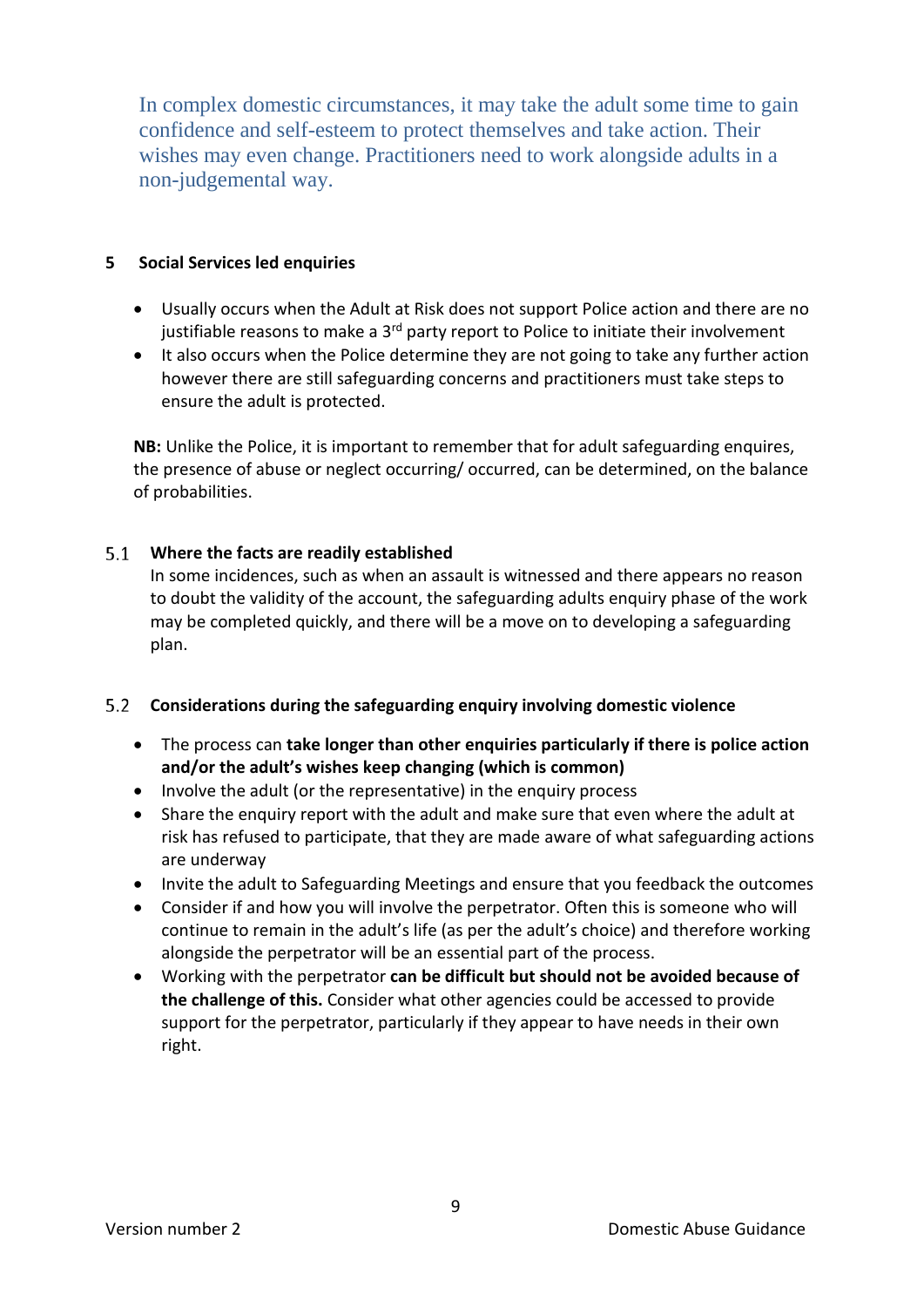## <span id="page-9-0"></span>**6 Assessing the risks of domestic abuse and subsequent protection planning**

Practitioners need to understand how to establish the level of risk posed to an adult, child or family from the information they have gathered. Ways to do this include:

## <span id="page-9-1"></span>**Always use professional interpreters**

Practitioners need to be aware to always use professional interpreters not family members/friends or children. This is important to ensure accurate information is obtained. You are not likely to get the truth if using a family member to interpret either because a) the adult won't want to give certain information to that person and b) the family member may change what is being disclosed. Other family members may themselves be involved or affected by the domestic abuse which would therefore hinder disclosure and potentially increase the risk. Practitioners can therefore compromise their investigation and the safety of the adult, if they use family members or members of the community to interpret in these scenarios.

There are some cultures where behaviour we would consider domestic abuse, is considered normal. Keep your personal opinions private.

#### <span id="page-9-2"></span>**6.2 Complete the Risk Assessment Tool: SAFE LIVES-DASH Risk assessment**

- Do this with the adult if possible. This is a vital tool that will highlight the level of risk they are facing.
- If the adult does not wish to complete the SAFELIVES-DASH risk assessment, please complete it and answer the questions to the best of your knowledge. If the threshold scoring of 15 "yes" ticks is met, refer to the Multi-Agency Risk Assessment Conference (MARAC).
- Discuss and seek consent from the adult to make the referral
- In some circumstances however it may increase the risk of the adult experiencing further harm if consent is requested. In this case you may refer to the MARAC without gaining consent from the adult.
- Consent to share information will not be sought from the alleged perpetrator in order to protect the safety of others. The perpetrator will not be informed about the MARAC and the resulting risk management plan. Professionals should take extraordinary care not to let the perpetrator know about any elements of the safety plan inadvertently.
- Even if the MARAC threshold scoring is not reached, you can still refer under "professional judgement", using your professional experience and/or the adult's perception of risk. This reflects the tendency of adults to minimise the abuse suffered when reporting due to extreme levels of fear, cultural barriers to disclosure, immigration issues or language barriers particularly in cases of 'honour'-based violence.
- MARAC is an information sharing conference and is held on a monthly basis. Any Protection planning must be continued alongside the MARAC referral and must not wait for the MARAC.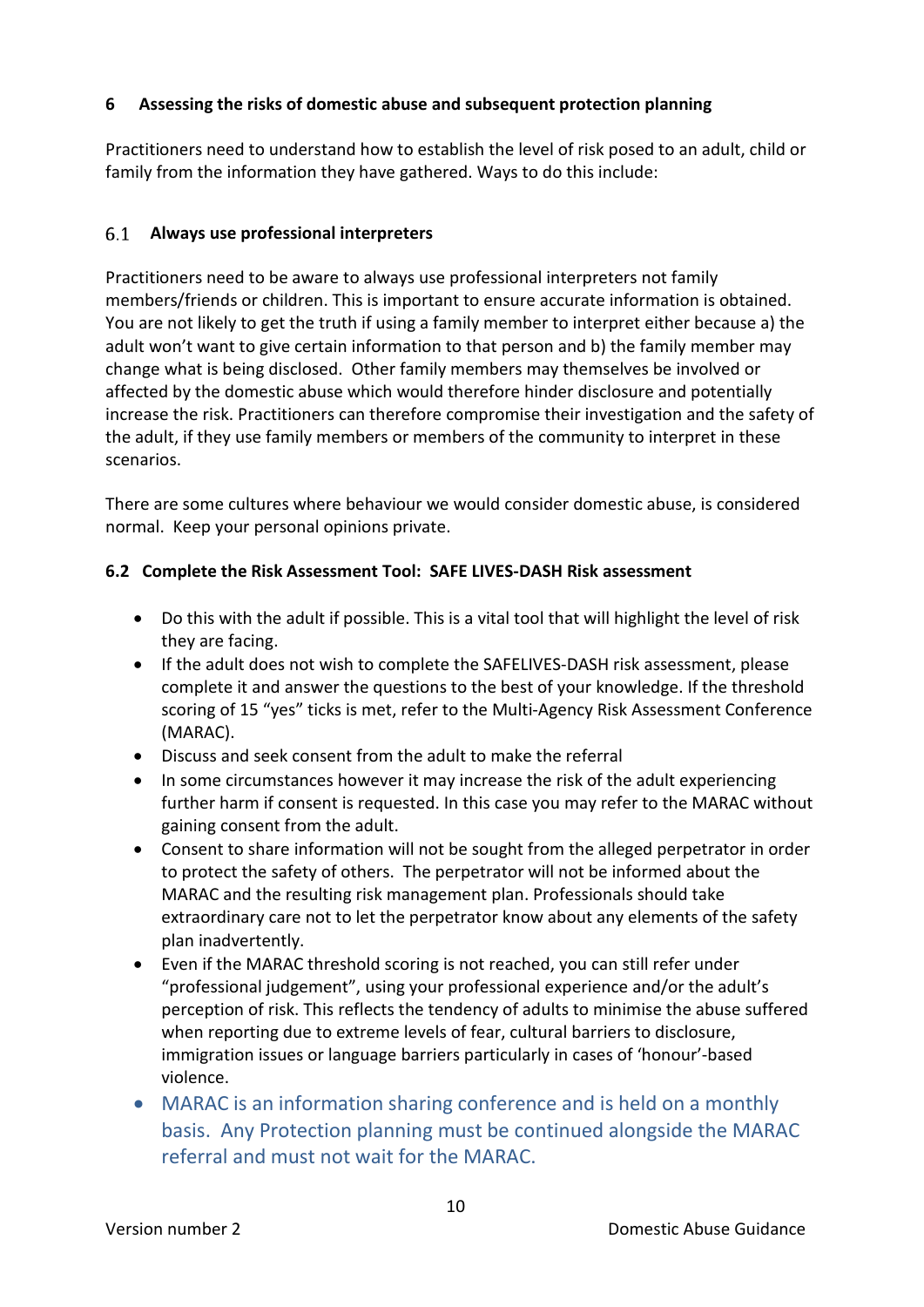- MARAC brings all agencies such as the Police, Housing, Adult and Children's Services, Health and Mental Health, together to formulate a risk management plan for the individual (where there are serious and ongoing concerns of domestic violence).
- Lambeth Adult Social Care are represented at the MARAC by a named manager. Please consult with them if more information or advice is needed.
- **You can also contact the MARAC Coordinator on: lambethmarac@lambeth.gov.uk.**

## **6.3 Enabling disclosure of domestic violence and abuse**

- Research shows that female adults of domestic violence are far more likely to disclose domestic violence to a professional if they are directly asked.
- **Ask direct questions** such as:
	- *Do you ever feel scared of your partner/family member?*
	- *Has he/she ever threatened you?*
	- *Has anyone prevented you from getting food, clothes, medication, glasses, hearing aids or medical care?*
	- *Has anyone prevented you from being with people you want to be with?*
	- *Has anyone tried to force you to sign papers against your will?*
	- *Has anyone taken money from you?*
	- *Have you been upset because someone talked to you in a way that made you feel ashamed or threatened?*
- If the adult does not disclose the abuse but you suspect otherwise, accept what is being said but offer other avenues for them to talk by giving information (e.g. 'for a friend') on domestic abuse services.
- Consider 'hidden' vulnerabilities e.g. if the adult says there is no abuse but there is evidence to suggest otherwise.
- Consider whether the alleged perpetrator is also an Adult at Risk or potentially has community care needs. They may require an assessment of need, especially if substance misuse or mental health issues are suspected. (Be careful however not to let this deter you from the protection planning measures that would still be required as part of the safeguarding for the adult).
- Make use of the reflective practice tool within supervision to assist you where you don't feel confident in how you are managing a potential domestic abuse case.
- <span id="page-10-0"></span>• If in doubt, speak to your manager.

# **7 Protection planning**

- Establish what outcome the adult wants and work with their strengths
- If there are immediate risks and the adult is considered an adult at risk, consider what immediate actions need to be taken (with or without their consent) to ensure protective measures are put into place
- Request their consent to refer to domestic abuse services and the Multi-agency Risk Assessment Conference (MARAC) where necessary – see 6.2.
- If consent obtained refer/involve domestic abuse services such as the Gaia centre. These specialist workers can help you or your service user increase the adult's safety.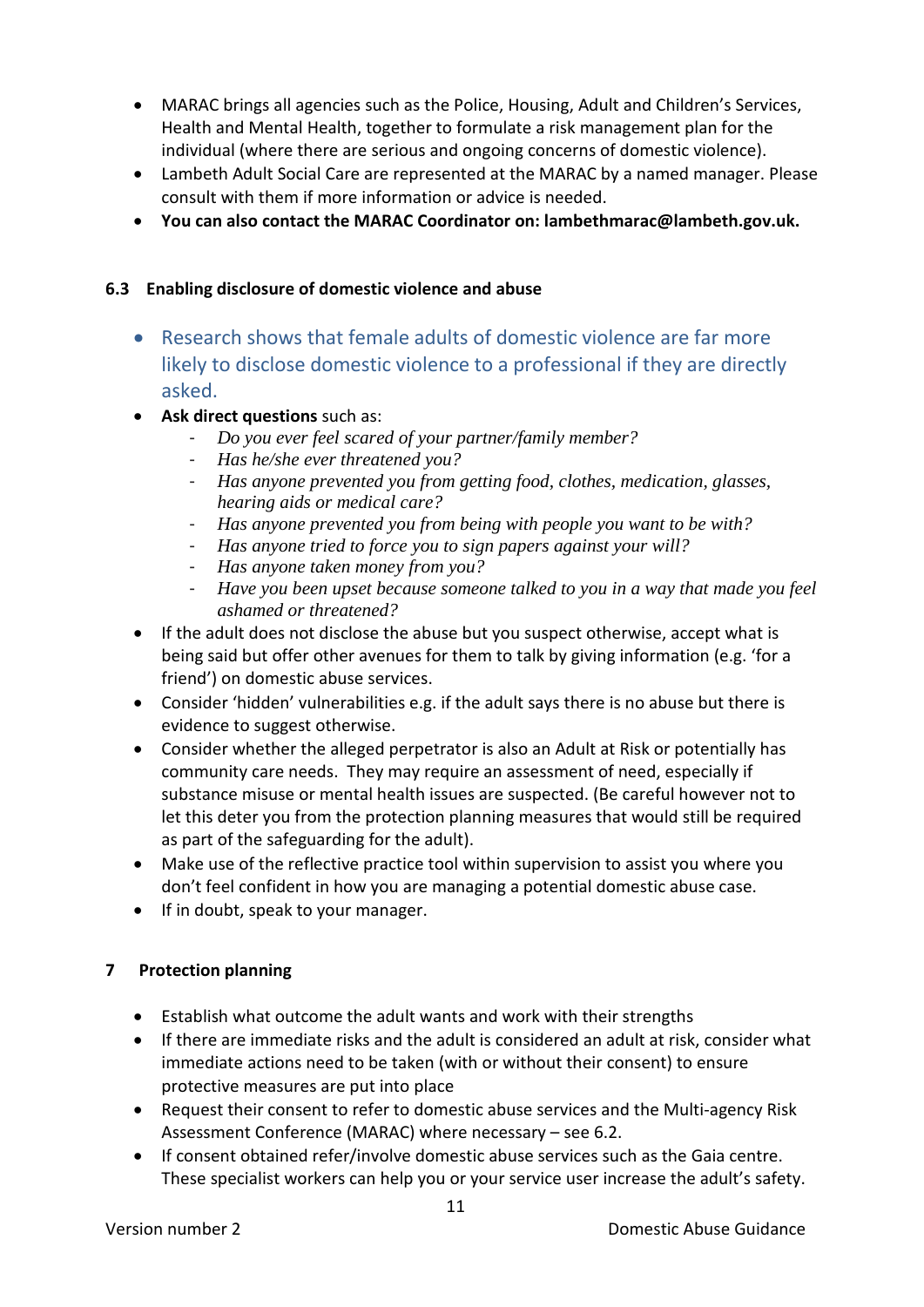- Have an understanding of the [legal options](http://www.legislation.gov.uk/ukpga/2004/28/contents) that may be available in the individual case.
- If the adult does not want any support but you believe they may be at risk, Positive intervention is taking action to reduce the risk. This may be done with or without the consent of the adult, particularly where the risk of harm is regarded as high.
- Every effort should be made to engage the adult in this process, where it is safe and appropriate to do so.
- Each report of domestic violence involving a adult/Adult at Risk must be responded to under safeguarding procedures.
- The SAFELIVES-DASH RIC must be completed.
- If at all possible, a practitioner should meet with the adult to talk about the risks to them and the options available.
- Practitioners should consider whether any apparent unwise decision may actually be as a result of coercion or controlling behaviour. Is this a possible case for the Court's inherent jurisdiction?
- If you believe it maybe, discuss with your manager with a view to getting Legal advice (see s.9).

# <span id="page-11-0"></span>**8 Working with someone who is resistant to change**

We may find ourselves working with a person who does not acknowledge or see the risks they face in the same way we do, or who is unable to make changes. In these instances, it is important that those working with them understand why this may be and how they may best intervene.

It can be useful in these circumstances for practitioners to apply a model such as Procehska [and Di Clemente's](http://www.stepupprogram.org/docs/handouts/STEPUP_Stages_of_Change.pdf) model of change, which can help understand the dynamics of the situation from the person's point of view and help inform the practitioner to identify the most effective way of working with the person.

# <span id="page-11-1"></span>**9 Using legal remedies and other resources**

'Domestic violence' is not a specific offence under criminal law, however crimes occur within domestic violence situations. e.g. assault, rape, false imprisonment.

Practitioners should be aware of the legal remedies available in terms of injunctions, either through civil or criminal law. There is also a specific [Domestic Violence Protection Order](https://www.gov.uk/government/publications/domestic-violence-protection-orders)  [\(DVPO\)](https://www.gov.uk/government/publications/domestic-violence-protection-orders). A DVPO is an emergency non-molestation and eviction notice which can be issued by the police, when attending to a domestic abuse incident, to a perpetrator. Because the DVPN is a police-issued notice, it is effective from the time of issue for 28 days, thereby giving the adult the immediate support they require in such a situation. To obtain this, the court will require a witness statement.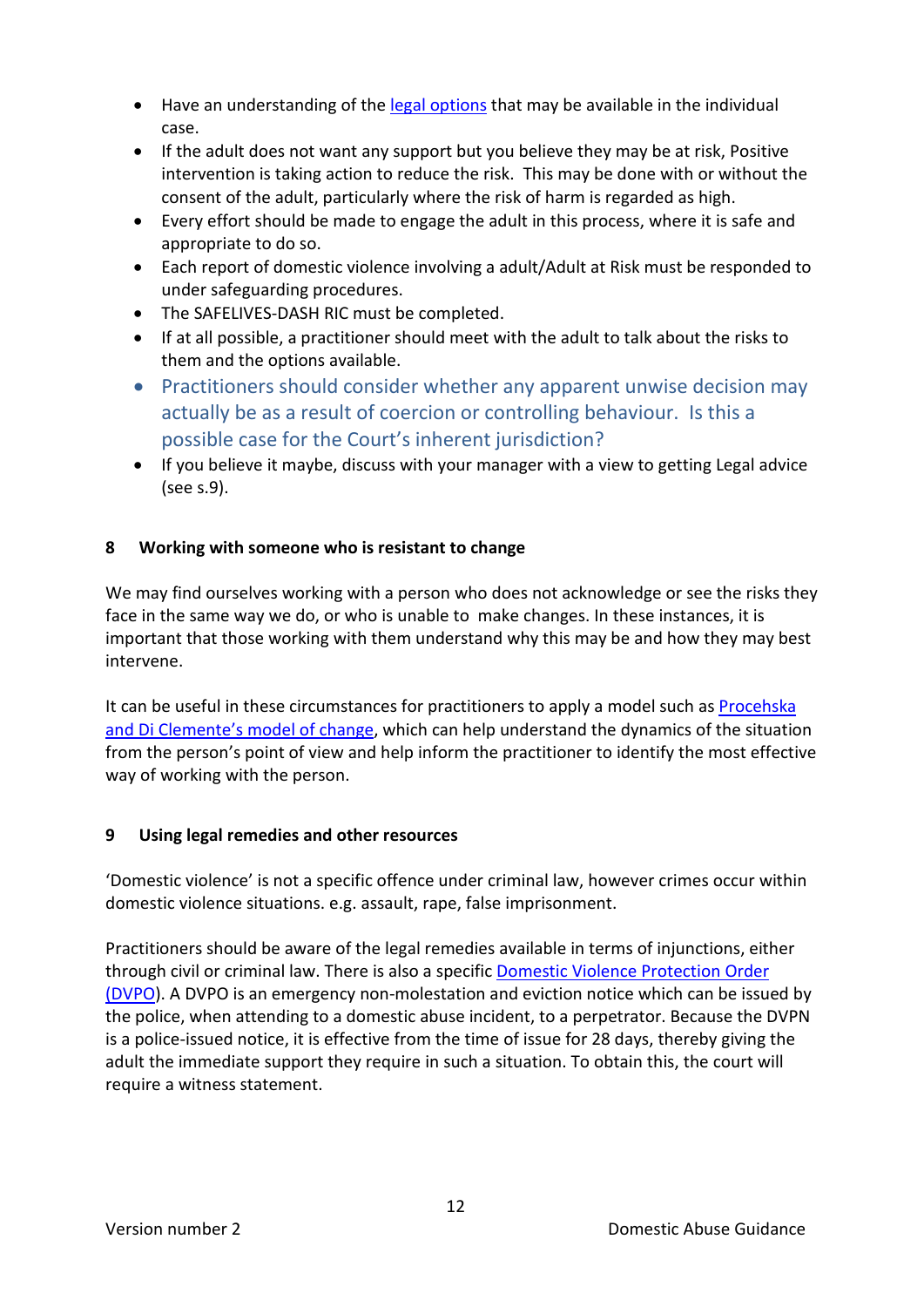Domestic abuse/violence services can offer both guidance to practitioners in this area and direct support to the service user with regards to the legal options available.

[ADASS Adult safeguarding and domestic abuse guide](https://www.adass.org.uk/media/4511/adult-safeguarding-and-domestic-abuse-1.pdf) is helpful in explaining some of the legal options available and what's recommended within certain circumstances

# **Domestic Violence Services**

In Lambeth, the Gaia centre is the core service for supporting adults of domestic violence in the borough.

| Organisation:         | <b>Gaia Centre</b>                                                                                                                                                                                                                                                                                                                                                                                                                                                       |
|-----------------------|--------------------------------------------------------------------------------------------------------------------------------------------------------------------------------------------------------------------------------------------------------------------------------------------------------------------------------------------------------------------------------------------------------------------------------------------------------------------------|
| Telephone number:     | 0207 733 8724                                                                                                                                                                                                                                                                                                                                                                                                                                                            |
| Email address:        | lambethvawg@refuge.org.uk                                                                                                                                                                                                                                                                                                                                                                                                                                                |
| Web address:          | http://refuge.org.uk/what-we-do/our-services/gaia-centre-lambeth/                                                                                                                                                                                                                                                                                                                                                                                                        |
| <b>Opening hours:</b> | 0800-1800 (with additional out-of-hours on-call service provided via<br>same contact number)                                                                                                                                                                                                                                                                                                                                                                             |
| Referral criteria:    | Females over the age of 13 and males over the age of 16 who live in<br>Lambeth, who are currently experiencing, or who have experienced<br>gender based violence (domestic abuse, forced marriage, honour<br>based violence, Female Genital Mutilation, prostitution, trafficking,<br>stalking and sexual violence).                                                                                                                                                     |
| Project description:  | The Gaia Centre provides one-to-one confidential and bespoke<br>support services for females aged 13+ and males aged 16+ who live in<br>Lambeth and who have experienced or who may be at risk of gender<br>based violence, including: domestic, sexual, financial and emotional<br>abuse, stalking, prostitution, female genital mutilation, forced<br>marriage, 'honour'-based violence and trafficking. The new services<br>include:                                  |
|                       | Independent Gender Violence Advocacy for those at high risk<br>$\bullet$<br>of homicide/ serious harm<br>Community Outreach Workers<br>$\bullet$<br>Peer support scheme<br>$\bullet$<br>Volunteer opportunities<br>$\bullet$<br>Early intervention scheme to reach out to and support 13-16<br>$\bullet$<br>year-old girls<br>Group support sessions<br>$\bullet$<br>Sanctuary scheme (to support survivors to stay safe at home<br>$\bullet$<br>and avoid homelessness) |
|                       | The service is free and staffed by female members of staff<br>only. Children are welcome.                                                                                                                                                                                                                                                                                                                                                                                |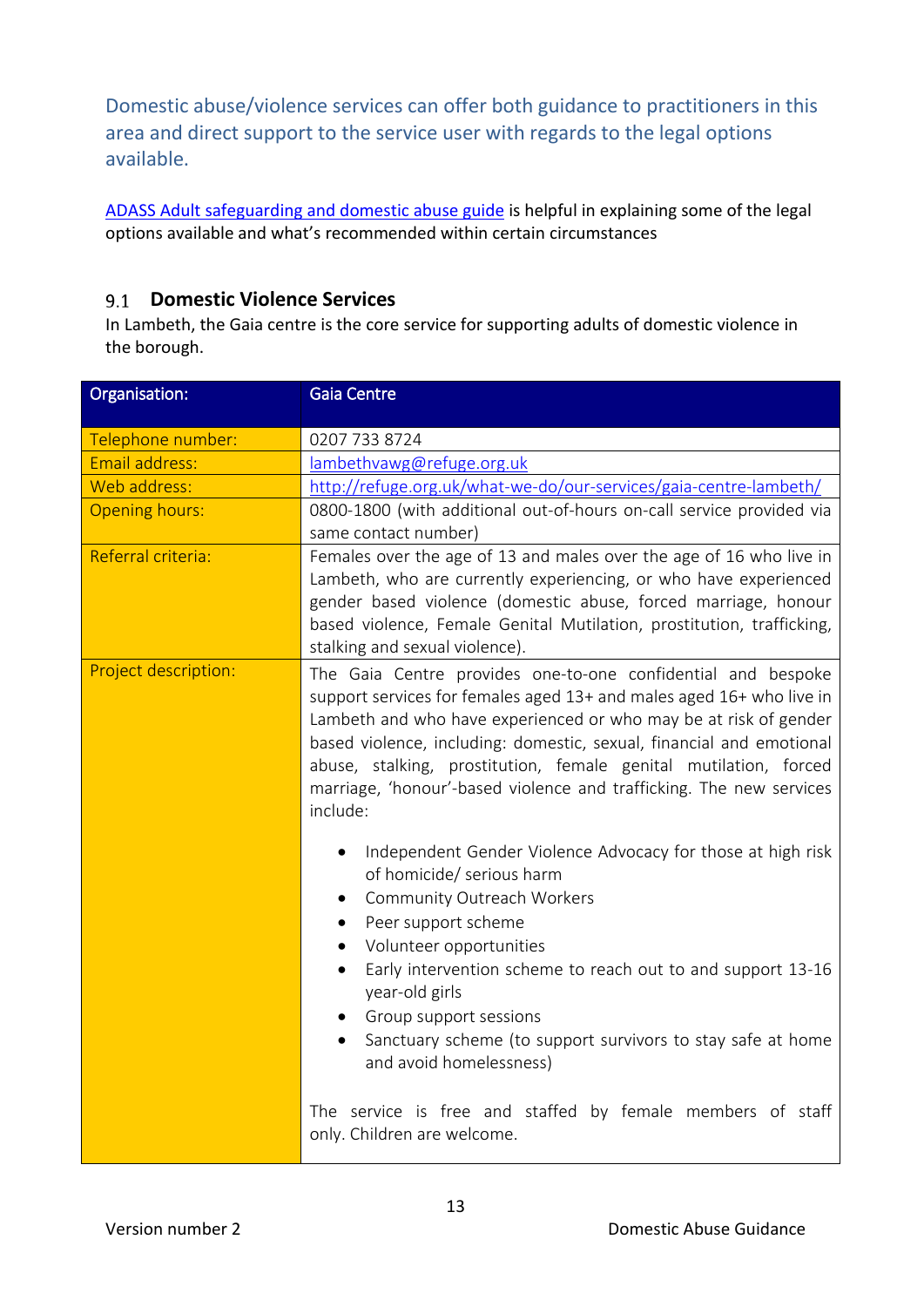### <span id="page-13-0"></span>**10. Gaining access to an adult suspected to be at risk of abuse**

At some point during the making of enquiries by the local authority, legal powers may be required to gain access to the person known or suspected to be experiencing, or at risk of, abuse or neglect.

The following legal powers may be relevant, depending on the circumstances:

- If the person has been assessed as lacking mental capacity in relation to a matter relating to their welfare: *the Court of Protection has the power to make an order under Section 16(2) of the MCA relating to a person's welfare*, which makes the decision on that person's behalf to allow access to an adult lacking capacity. The Court can also appoint a deputy to make welfare decisions for that person.
- *If an adult with mental capacity, at risk of abuse or neglect, is impeded from exercising that capacity freely: the inherent jurisdiction of the High Court enables the Court to make an order* (which could relate to gaining access to an adult) or any remedy which the Court considers appropriate (for example, to facilitate the taking of a decision by an adult with mental capacity free from undue influence, duress or coercion) in any circumstances not governed by specific legislation or rules.
- If there is concern about a mentally disordered person: *Section 115 of the MHA* provides the *power for an approved mental health professional* (approved by a local authority under the MHA) *to enter and inspect any premises* (other than a hospital) in which a person with a mental disorder is living, on production of proper authenticated identification, if the professional has reasonable cause to believe that the person is not receiving proper care.
- If a person is believed to have a mental disorder, and there is suspected neglect or abuse: *Section 135(1) of the MHA*, *a magistrates court has the power*, on application from an approved mental health professional, *to allow the police to enter premises using force if necessary* and if thought fit, to remove a person to a place of safety if there is reasonable cause to suspect that they are suffering from a mental disorder and (a) have been, or are being, ill-treated, neglected or not kept under proper control, or (b) are living alone and unable to care for themselves.
- Power of the police to enter and arrest a person for an indictable offence: *Section 17(1) (b)* of *the Police and Criminal Evidence Act (PACE) 1984.*
- If there is risk to life and limb: Section 17(1) (e) of PACE gives the police the power to enter premises without a warrant in order to save life and limb or prevent serious damage to property. This represents an emergency situation and it is for the police to exercise the power).
- *Common law power of the police* to prevent, and deal with, a breach of the peace. Although breach of the peace is not an indictable offence the police have a common law power to enter and arrest a person to prevent a breach of the peace.

**More detail as to the application and limitation of these legal powers follows in the** [SCIE document on this.](http://www.scie.org.uk/care-act-2014/safeguarding-adults/adult-suspected-at-risk-of-neglect-abuse/files/adult-suspected-at-risk-of-neglect-abuse.pdf)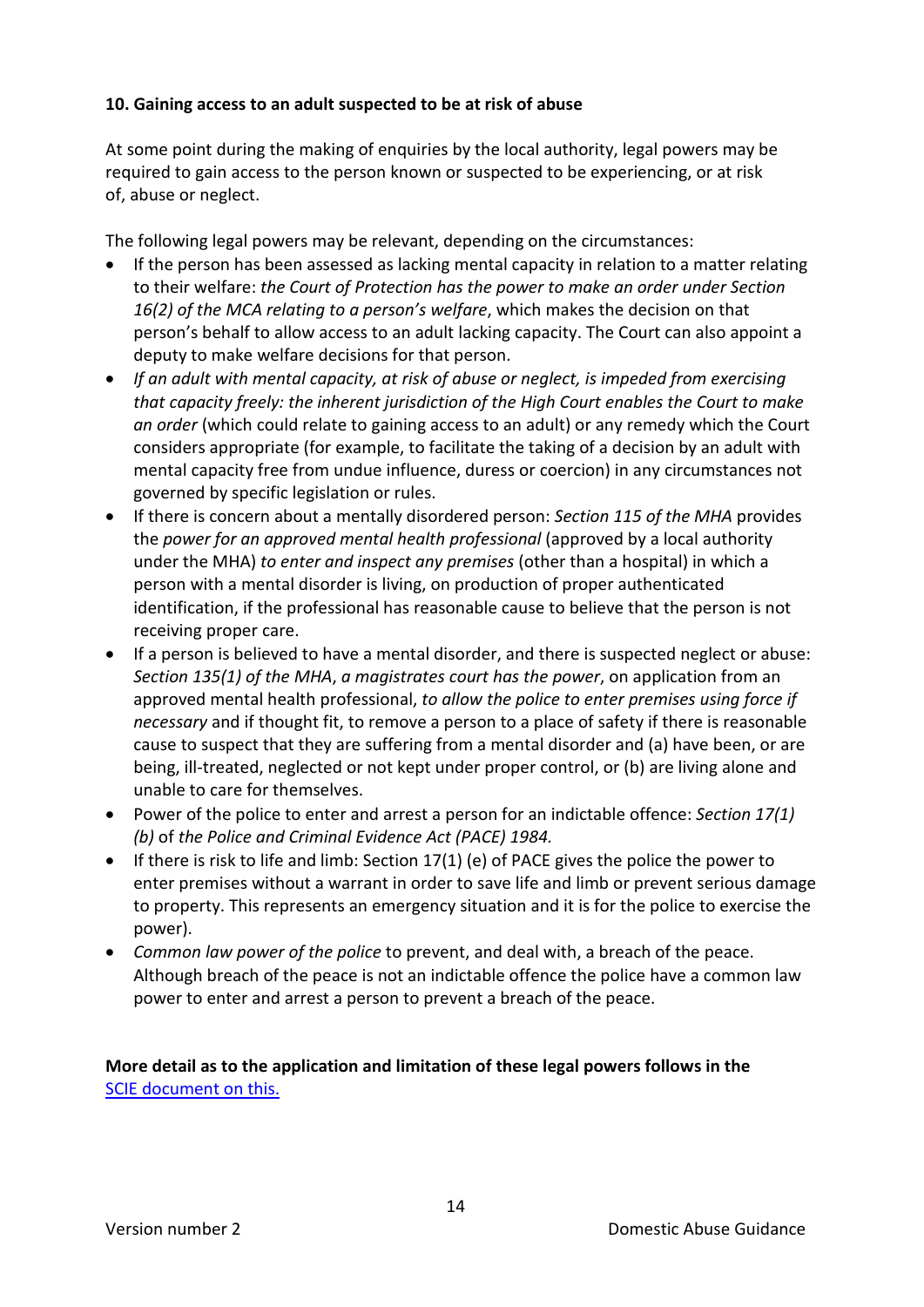### **11. Defensible decision making**

As practitioners you will be expected to be able to defend any decisions you make. You can do this by ensuring

- you record all decisions in a legible manner, clearly specifying your rationale.
- You need to ensure that any information you share, is done so appropriately on a 'need to know basis'.
- Ensure you have taken all reasonable steps to avoid harm and that you have used reliable assessment methods
- Ensure you have collected and thoroughly evaluated information
- Recorded decisions are carried out
- Policies and procedures have been followed
- You adopt an investigative approach and are proactive
- <span id="page-14-0"></span>• You follow the Information Sharing expectations

#### **12. Making the links with Children's Safeguarding**

Professionals have a duty to refer to Children's Services, when domestic abuse concerns are being addressed, and children are involved or present. This is even if the adult chooses not to accept help for themselves. Exposure to domestic abuse is always abusive to children although the impact may vary.

To make a referral to Children's services, you can:

- Telephone the Lambeth Integrated Referral Hub (IRH) to discuss your concerns on: 020 7926 3100
- Send an email referral to: [helpandprotection@lambeth.gov.uk](mailto:helpandprotection@lambeth.gov.uk) **secure emails** can be sent to: [helpandprotection@lambeth.cjsm.net](mailto:helpandprotection@lambeth.cjsm.net)
- If you have information about the family/details of the children, you will be expected to complete a [Multi-agency referral form \(MARF\)](https://www.lambethsab.org.uk/children/documents/multi-agency-referral-form) to provide this background information
- Access to forms and further information is available at: [https://www.lambeth.gov.uk/social-support-and-health/abuse-and-violence/contact-social](https://www.lambeth.gov.uk/social-support-and-health/abuse-and-violence/contact-social-services-if-you-are-worried-about-a)[services-if-you-are-worried-about-a](https://www.lambeth.gov.uk/social-support-and-health/abuse-and-violence/contact-social-services-if-you-are-worried-about-a)

#### <span id="page-14-1"></span>**12.1 Abuse by children:**

If a child or children is causing harm to an adult who is an Adult at Risk, then this should be dealt with under the Safeguarding Adults processes but with involvement from the Local Authority Children's services.

#### <span id="page-14-2"></span>**13. Mental capacity: considerations within domestic abuse**

Assessing capacity in domestic abuse situations can be particularly challenging. Recent case law has clarified that there is scope for councils to commence proceedings in the High Court to safeguard people who do not lack capacity but whose ability to make decisions has been compromised because of constraints in their circumstances, [coercion or undue influence.](https://www.gov.uk/government/uploads/system/uploads/attachment_data/file/482528/Controlling_or_coercive_behaviour_-_statutory_guidance.pdf)

How do I ensure I am doing this?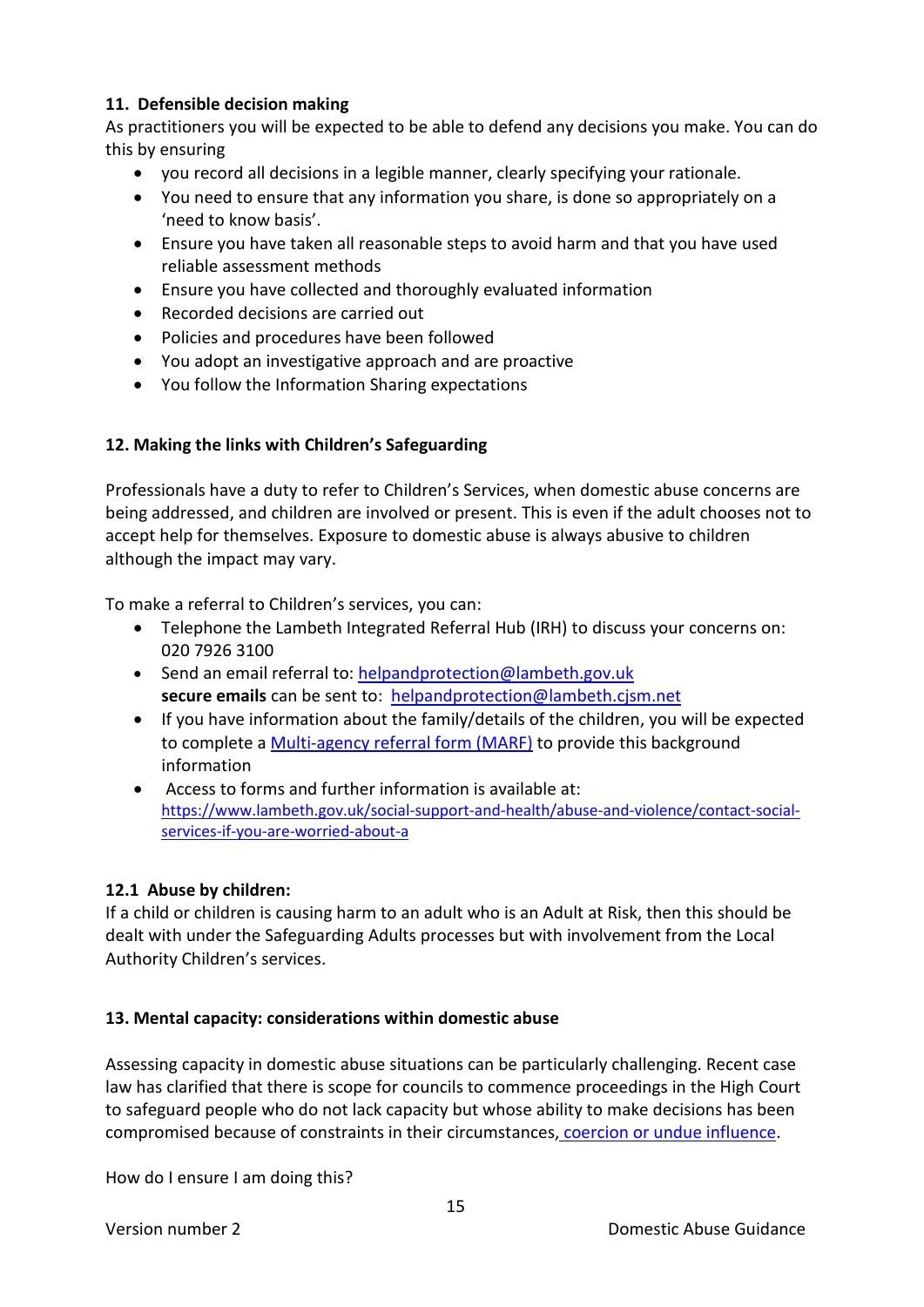- When carrying out mental capacity assessments within domestic abuse scenarios, you will need to be able to judge whether decisions made should be described as 'unwise decisions' which they have the capacity to make, or decisions not made freely, due to coercion and control, and therefore part of the abuse.
- Seek advice and support from your line manager in such decisions.
- Be aware that you can approach Legal for further advice.

#### <span id="page-15-0"></span>**14. Roles and responsibilities**

Staff are responsible for ensuring that they are regularly updating their knowledge and maintaining good working practice in this area so that they feel fully equipped with the best tools to work with domestic abuse adults/survivors.

Violence against women and girls classroom training is available through Lambeth Council and Adult Social Care are able to attend these courses. These can be accessed via Lambeth's Violence against Women and Girls (VAWG) Training Programme. Details of this are available on the [Safeguarding Website.](https://www.lambethsab.org.uk/training)

Online learning resources for Domestic Violence are available via Me-Learning: <https://lambeth.melearning.university/user/login>

#### <span id="page-15-1"></span>**15. Definitions and abbreviations**

- Multi-agency Risk Assessment Conference (MARAC)
- Safe Lives DASH –– domestic abuse, stalking and honour based violence.
- Inherent Jurisdiction High Court use to extend protection to vulnerable adults who possess capacity but still require protection for certain reasons.

#### <span id="page-15-2"></span>**16. References and associated documents**

- **[SafeLives DASH](http://www.safelives.org.uk/sites/default/files/resources/Dash%20with%20guidance%20FINAL.doc) risk checklist**
- Lambeth MARAC Referral Form which includes the Safelives Dash Risk assessment see [Appendix B](#page-20-0)
- [ADASS: Adult safeguarding and domestic abuse: A guide to support practitioners and](http://www.local.gov.uk/c/document_library/get_file?uuid=5928377b-8eb3-4518-84ac-61ea6e19a026&groupId=10180)  [managers](http://www.local.gov.uk/c/document_library/get_file?uuid=5928377b-8eb3-4518-84ac-61ea6e19a026&groupId=10180)
- [Gaining access to an adult suspected to be at risk of abuse/neglect:](http://www.scie.org.uk/care-act-2014/safeguarding-adults/adult-suspected-at-risk-of-neglect-abuse/files/adult-suspected-at-risk-of-neglect-abuse.pdf) A guide for social workers and their Managers in England.
- Community Care Inform: [Domestic Abuse knowledge and Practice Hub](https://adults.ccinform.co.uk/knowledge-hubs/domestic-abuse-knowledge-and-practice-hub/?knowledge_hubs=domestic-abuse-knowledge-and-practice-hub&post_type=knowledge_hubs)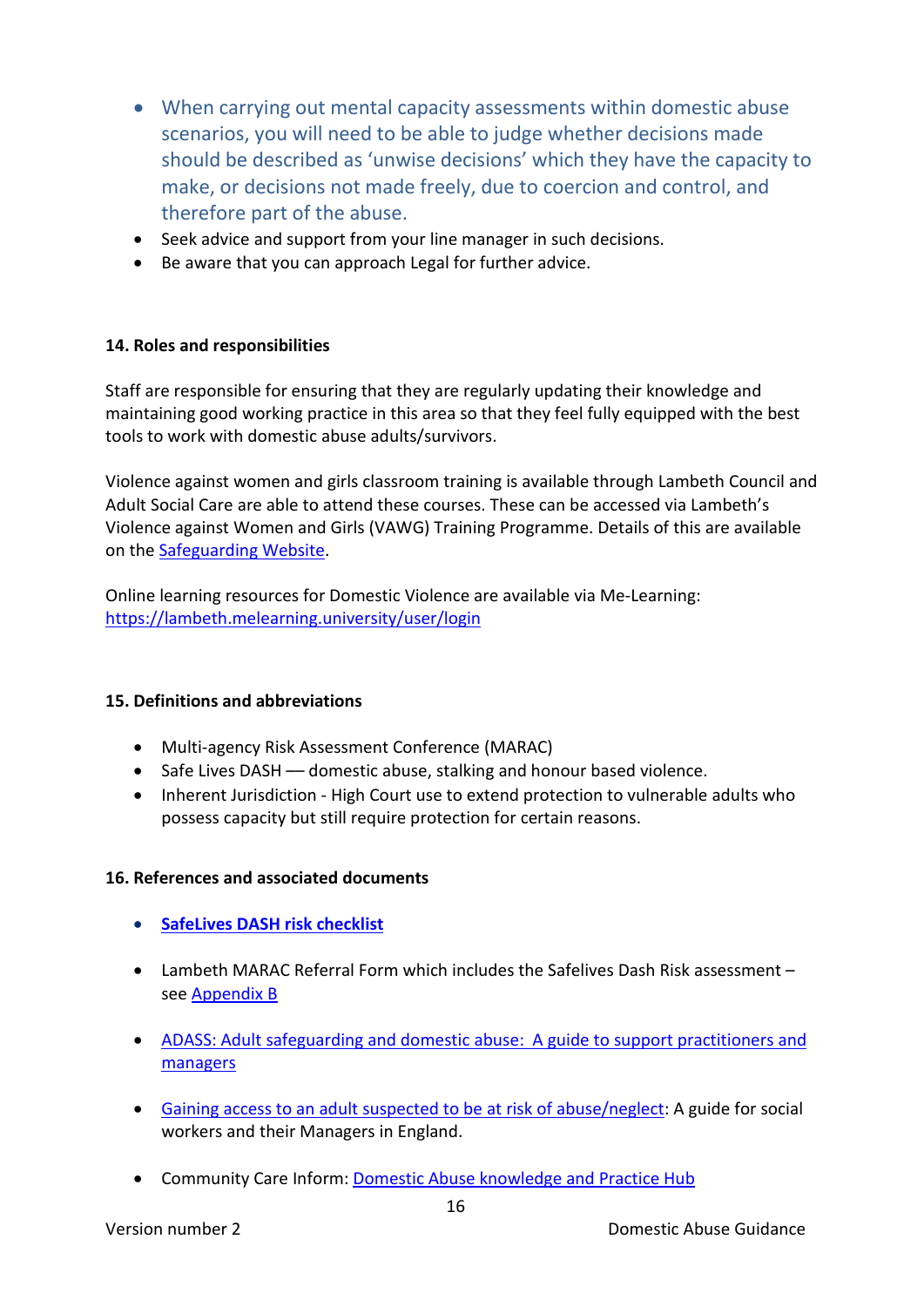## <span id="page-16-0"></span>**17. Appendices**

# <span id="page-16-1"></span>**17.1 Appendix A: Reflective practice tool**

#### **Notes on the Reflective Practice Tool**

#### **Introduction**

Adult social care in Lambeth is committed to supporting our workforce so that they can provide a high-quality service to our citizens. Supervision has a central role to play in that. Good supervision uses a range of approaches including reflecting on practice. This tool is intended to support supervisors and supervisees with that element of supervision.

#### **Purpose**

The purpose of the tool is to provide an opportunity for learning through critical reflection on practice and the beliefs and values it reflects. Critical reflection is not the same as criticism.

#### **How to use the reflective practice tool**

Choose a piece of work to reflect on. It can often be more useful to think about a specific incident or event, rather than the totality of the case. The incident or event can be a simple, every day situation which made you think about what you did and why. Such as:

- Something you were doing for the first time.
- An occasion where you felt that your intervention really made a difference.
- Something that went unusually well.
- An incident where things did not go as planned.
- An incident that you think captures the essence of anti-racist and anti-discriminatory social work practice.
- An incident that was particularly demanding.
- An incident that made you question your own practice.

Supervisees should

- Select in advance of supervision the piece of work that will be reflected on
- Be prepared to engage with the critical reflection process to enable the learning that will come from it

Supervisors should:

- Provide adequate support, time, resources, opportunities and tools for reflection
- Bear in mind the potentially stressful and ethically challenging nature of reflection
- It is important that the supervisee is given plenty of time and is well-supported when they engage in reflection.
- Don't skip out any of the questions if they seem repetitive. They offer an opportunity to identify points of difference or contradictions which can be explored further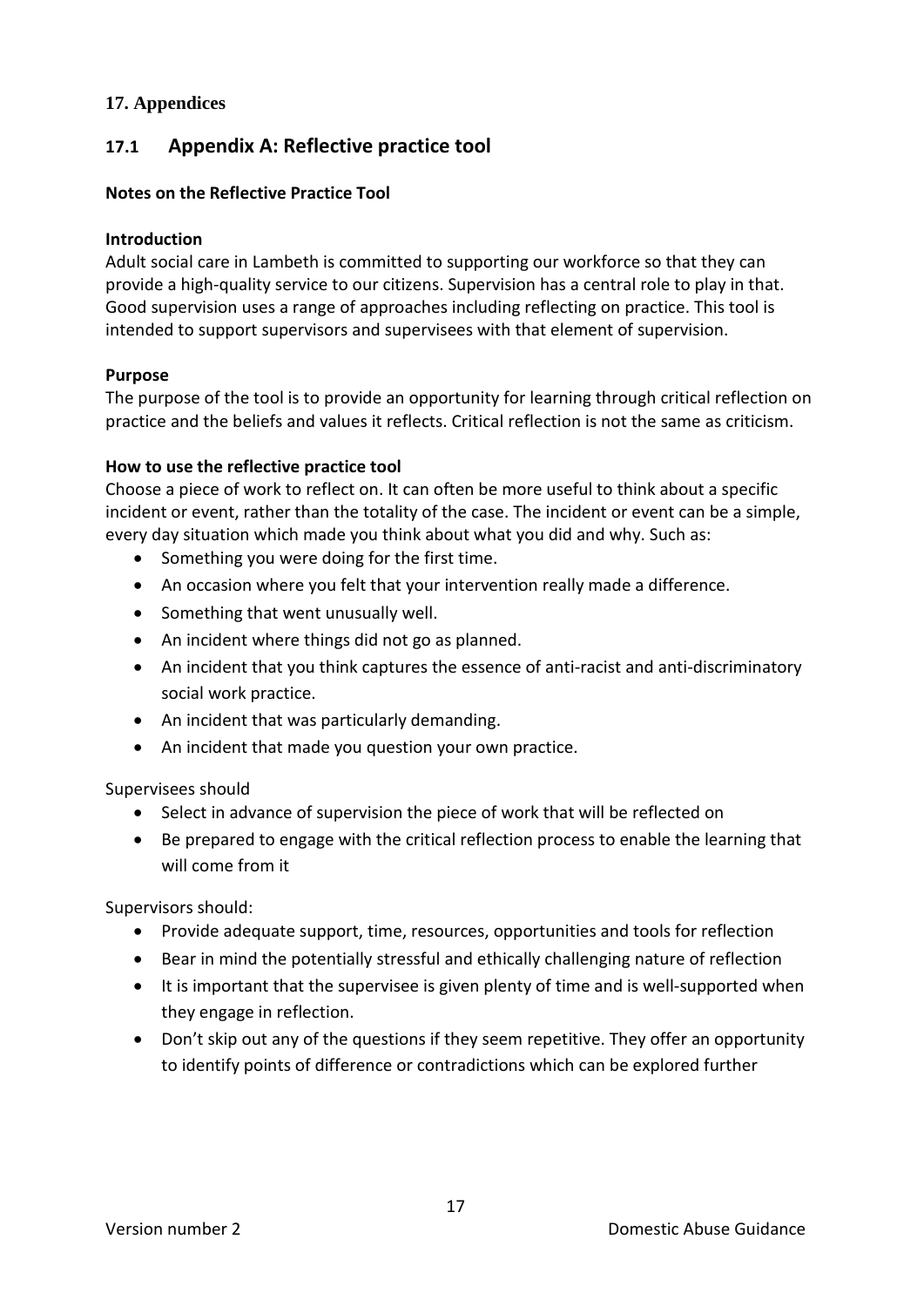# **Reflective Practice Tool**

| Description of the piece of work<br>being considered: | Your comments: |
|-------------------------------------------------------|----------------|
| Give a brief outline of the piece<br>of work.         |                |
| What was my experience of the<br>case?                |                |

| <b>Reflection:</b>                                                                                                                          | Your comments: |
|---------------------------------------------------------------------------------------------------------------------------------------------|----------------|
| What was I trying to achieve?<br>Why did I intervene as I did?<br>Did it achieve the results that<br>were hoped for?                        |                |
| What were the consequences of<br>my actions for:<br>- myself?<br>- the service user/family?<br>- other people involved in the<br>situation? |                |
| How did I feel about this<br>experience when it was<br>happening?<br>Did other people/professionals<br>react in the same way?               |                |
| What did I feel good about?<br>What didn't feel good?                                                                                       |                |
| How do I think the service user<br>felt about it?<br>How do I know this? Could I have<br>been mistaken?                                     |                |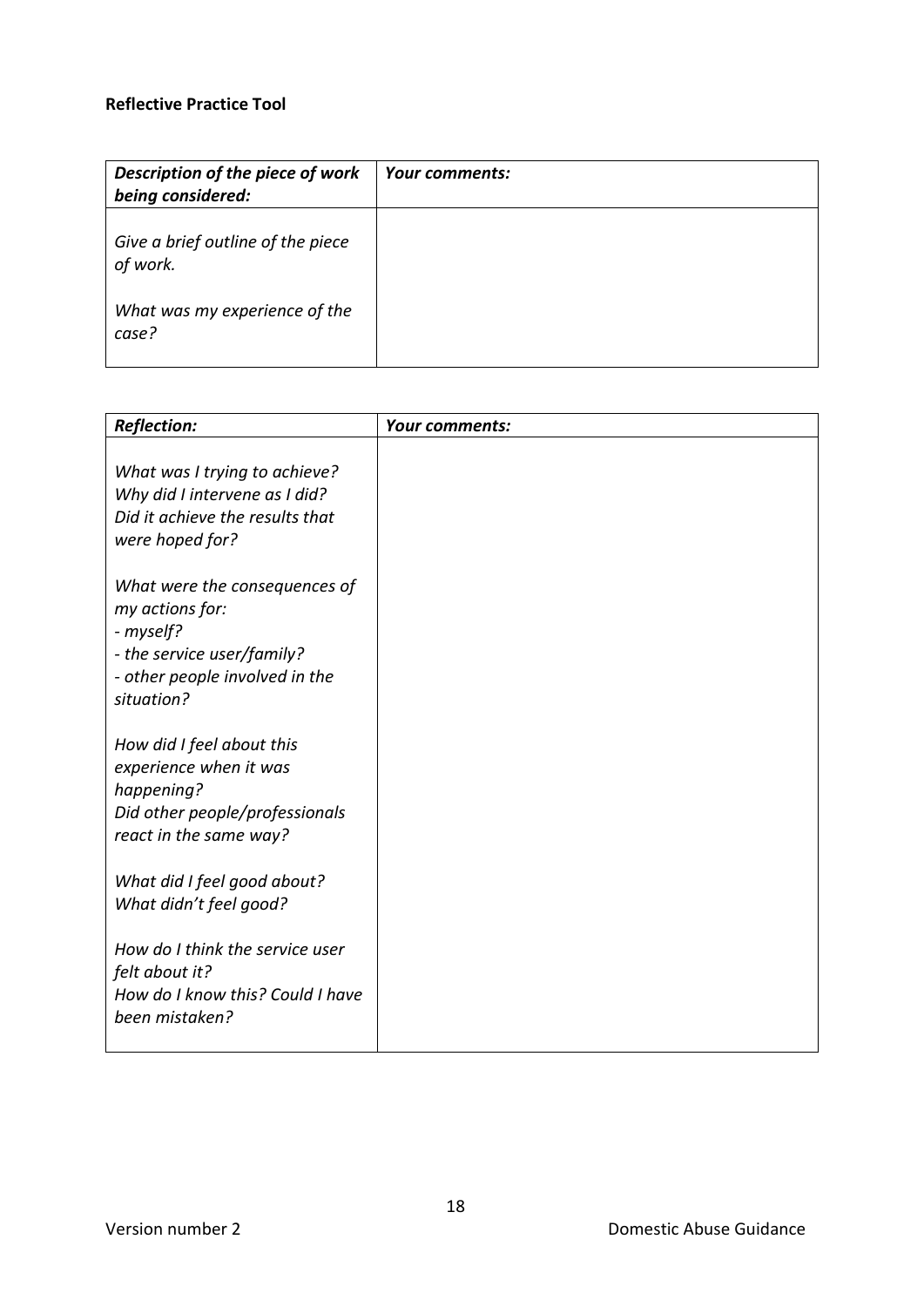| <b>Influencing factors:</b>                                                                                 | Your comments: |
|-------------------------------------------------------------------------------------------------------------|----------------|
| What internal factors influenced<br>my decision-making?                                                     |                |
| What external factors influenced<br>my decision-making?                                                     |                |
| What values do I have<br>(personally/culturally) that my<br>have influenced my perceptions<br>in this case? |                |
| What sources of knowledge could<br>have influenced my decision-<br>making?                                  |                |

| What could have been done<br>differently with the situation?                                                                    | Your comments: |
|---------------------------------------------------------------------------------------------------------------------------------|----------------|
| What other choices did I have?<br>Is there anything I could have<br>done, but didn't?                                           |                |
| If I had made alternative choices,<br>what would the possible<br>outcomes have been for:<br>- my client<br>- others<br>- myself |                |

| Learning:                                                                                                                       | Your comments: |
|---------------------------------------------------------------------------------------------------------------------------------|----------------|
| How do I now feel about this<br>experience?<br>How have I made sense of this<br>experience in the light of past<br>experiences? |                |
| How has this experience changed<br>the way I might deal with this<br>type of situation or this type of<br>work in the future?   |                |
| What factors might constrain my<br>responding in new ways?                                                                      |                |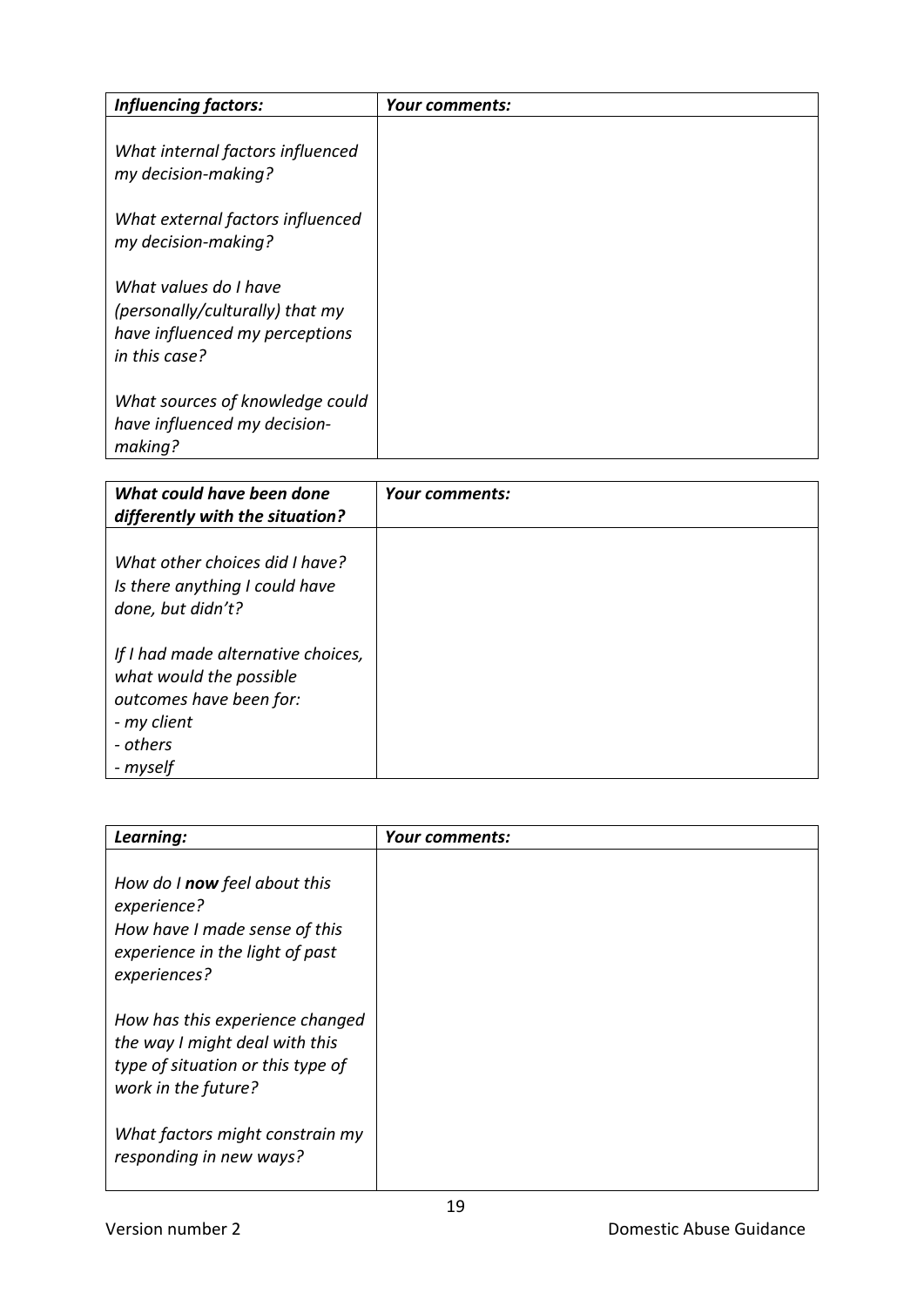| What insights have I gained |
|-----------------------------|
| through this reflection?    |

Reflective Practice Tool version 1.00 August 2014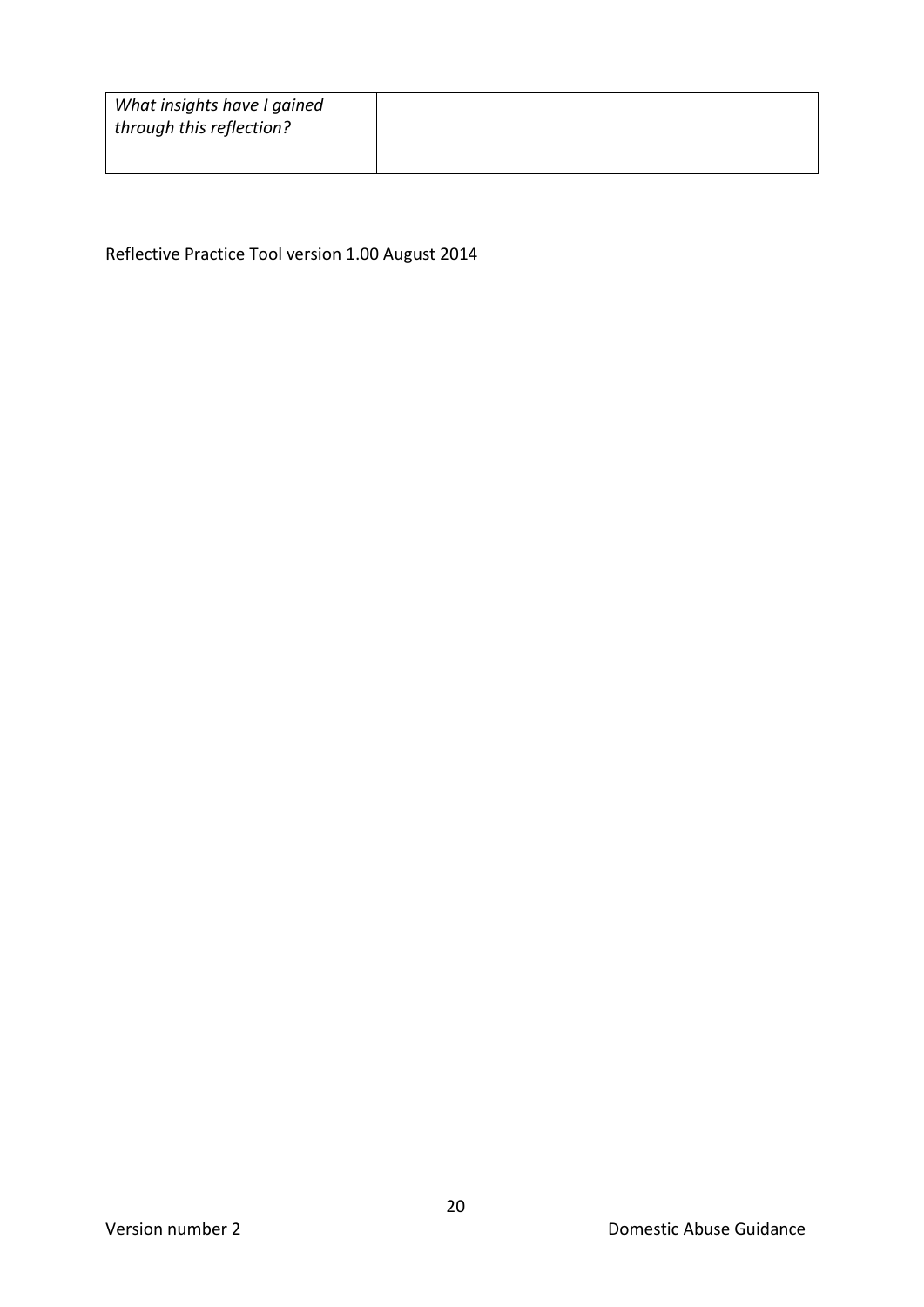# <span id="page-20-0"></span>**17.2 Appendix B: Lambeth MARAC referral form**

## **Lambeth MARAC Referral Form**

| Please submit to: | <b>MARAC Co-ordinator, Lambeth Council</b>                  |
|-------------------|-------------------------------------------------------------|
| Email:            | $lambethmarac@lambeth.qcsx.gov.uk (from secure email only)$ |
| Tel:              | 020 7926 1674                                               |

**\*\*Before completing this form please refer to the Lambeth MARAC Admin Pack for guidance and ensure that all boxes are completed and all information is accurate for other MARAC partners to check if adults, perpetrators or children are known to their service/agency \*\***

| Is this a REPEAT MARAC referral?                                                                                    |               |                                                                                                   |  |
|---------------------------------------------------------------------------------------------------------------------|---------------|---------------------------------------------------------------------------------------------------|--|
| Has the adult been referred to any<br>other borough or Lambeth MARAC<br>previously? If yes, which ones/dates        |               |                                                                                                   |  |
| <b>ADULT NAME</b>                                                                                                   |               | Date of birth                                                                                     |  |
| <b>SAFE Contact Phone No/s</b>                                                                                      |               |                                                                                                   |  |
| <b>Adult address</b>                                                                                                |               |                                                                                                   |  |
| <b>GP</b> details                                                                                                   |               |                                                                                                   |  |
| Does the adult have any<br>disability?                                                                              |               | What is the adult's<br>immigration status?<br>Does the adult have recourse                        |  |
|                                                                                                                     |               | to public funds?                                                                                  |  |
| <b>Adult gender</b><br><b>Male/Female/Transgender</b>                                                               |               | Heterosexual/ Lesbian/Gay/<br><b>Bisexual</b>                                                     |  |
| <b>PERPETRATOR NAME</b>                                                                                             |               | Date of birth                                                                                     |  |
| Perpetrator gender<br><b>Male/Female/Transgender</b>                                                                |               | Heterosexual/Lesbian/Gay/<br><b>Bisexual</b>                                                      |  |
| <b>Perpetrator address</b>                                                                                          |               |                                                                                                   |  |
| <b>CHILDREN(S) name and gender</b>                                                                                  | Date of birth | Address (if different to address of adult)                                                        |  |
|                                                                                                                     |               |                                                                                                   |  |
|                                                                                                                     |               |                                                                                                   |  |
| Children's school(s)                                                                                                |               |                                                                                                   |  |
| <b>RISK Level</b>                                                                                                   |               | 3+ Police crimes and/or 7+ non-<br>crime domestic incidents in the<br>last 12 months (escalation) |  |
| <b>For Professional Judgement</b><br>referrals please see the SAFELIVES<br><b>DASH risk indicator checklist for</b> | risks below)  | <b>Professional judgment assesses</b><br>as high risk of harm (explain key                        |  |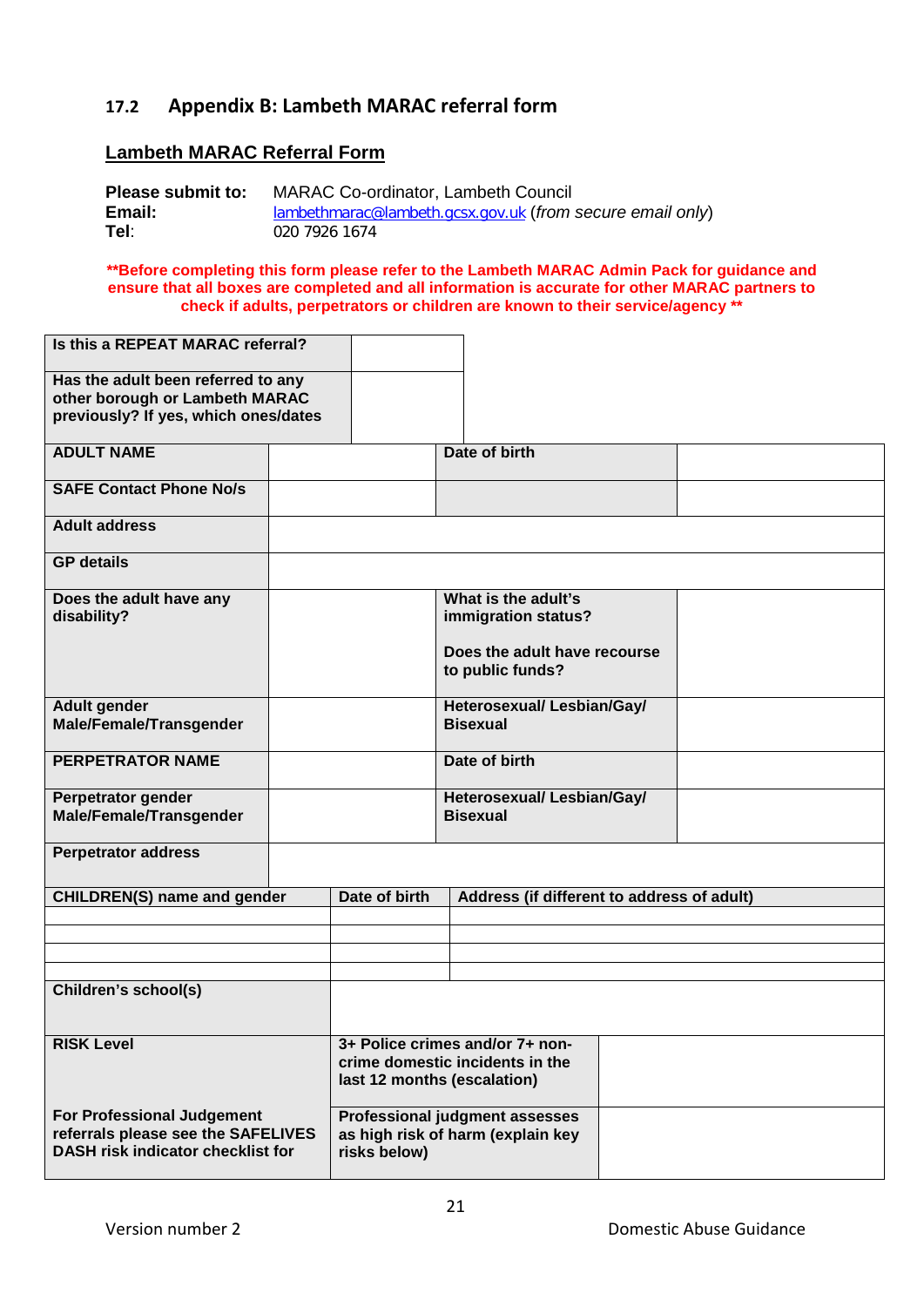| guidance on risk factors that are of<br>concern                                                                                                                                              | referral)                                                           |                                                                                                                                   | <b>Total number of risk factors</b><br>identified on SAFELIVES DASH<br>RIC (15+ for Lambeth MARAC                |  |  |  |  |
|----------------------------------------------------------------------------------------------------------------------------------------------------------------------------------------------|---------------------------------------------------------------------|-----------------------------------------------------------------------------------------------------------------------------------|------------------------------------------------------------------------------------------------------------------|--|--|--|--|
| <b>REASONS for referral to MARAC:</b>                                                                                                                                                        |                                                                     |                                                                                                                                   | <b>Most recent incident:</b>                                                                                     |  |  |  |  |
| <b>Most recent incident:</b>                                                                                                                                                                 |                                                                     |                                                                                                                                   |                                                                                                                  |  |  |  |  |
| <b>Most serious incident:</b>                                                                                                                                                                |                                                                     | <b>Most serious incident:</b>                                                                                                     |                                                                                                                  |  |  |  |  |
| Summary of the history of DV:                                                                                                                                                                |                                                                     |                                                                                                                                   |                                                                                                                  |  |  |  |  |
| Key risks:<br>(from SAFELIVES DASH RIC)                                                                                                                                                      |                                                                     | Summary of the history of DV:                                                                                                     |                                                                                                                  |  |  |  |  |
| What the adult wants from the<br><b>MARAC partnership to address</b><br>risks and increase safety:                                                                                           | Key risks:<br>(from SAFELIVES DASH RIC)                             |                                                                                                                                   |                                                                                                                  |  |  |  |  |
|                                                                                                                                                                                              |                                                                     | increase safety:                                                                                                                  | What the adult wants from the MARAC partnership to address risks and                                             |  |  |  |  |
| Is the adult aware of MARAC                                                                                                                                                                  |                                                                     |                                                                                                                                   | Has the adult provided consent?                                                                                  |  |  |  |  |
| referral?<br>If 'yes', please confirm you have<br>advised adult a Gaia IGVA/ISVA will<br>make contact to offer support and<br>advocacy as part of the MARAC<br>process to engage with safety |                                                                     |                                                                                                                                   | If 'yes', please provide a safe<br>telephone contact number and<br>advise a Gaia IGVA/ISVA will make<br>contact: |  |  |  |  |
| measures<br>If 'no', please specify why                                                                                                                                                      |                                                                     |                                                                                                                                   | If 'no', please confirm that this has<br>been recorded in the adult's case<br>notes                              |  |  |  |  |
|                                                                                                                                                                                              |                                                                     |                                                                                                                                   |                                                                                                                  |  |  |  |  |
| Where there are children please confirm<br>the DATE you made a referral to Children<br>and Young Persons Referral and<br><b>Assessment Team</b>                                              |                                                                     |                                                                                                                                   | Date referral made:                                                                                              |  |  |  |  |
| Where the MARAC adult has also been                                                                                                                                                          |                                                                     |                                                                                                                                   | Date referral made:                                                                                              |  |  |  |  |
| identified as an 'adult at risk'* please<br>confirm the DATE you made the required                                                                                                           |                                                                     |                                                                                                                                   | Has an adult safeguarding referral been made:                                                                    |  |  |  |  |
| Adult Safeguarding Referral to the relevant                                                                                                                                                  |                                                                     |                                                                                                                                   |                                                                                                                  |  |  |  |  |
| adult social care or mental health team,<br>whether with their consent or not, and<br>brief details                                                                                          |                                                                     | - No, person is not an 'adult at risk'<br>$\left[ \quad \right]$<br>- Yes, person is an 'adult at risk' and has given consent [ ] |                                                                                                                  |  |  |  |  |
|                                                                                                                                                                                              |                                                                     |                                                                                                                                   | - No, person is an 'adult at risk' but <b>NOT</b> given consent [ ]                                              |  |  |  |  |
| * 'adult at risk' - over 18 with a disability or physical<br>or mental health issue, and uses or might need health                                                                           |                                                                     |                                                                                                                                   |                                                                                                                  |  |  |  |  |
| or community care services, and may be unable to                                                                                                                                             | - Yes, person is an 'adult at risk' but <b>NOT</b> given consent [] |                                                                                                                                   |                                                                                                                  |  |  |  |  |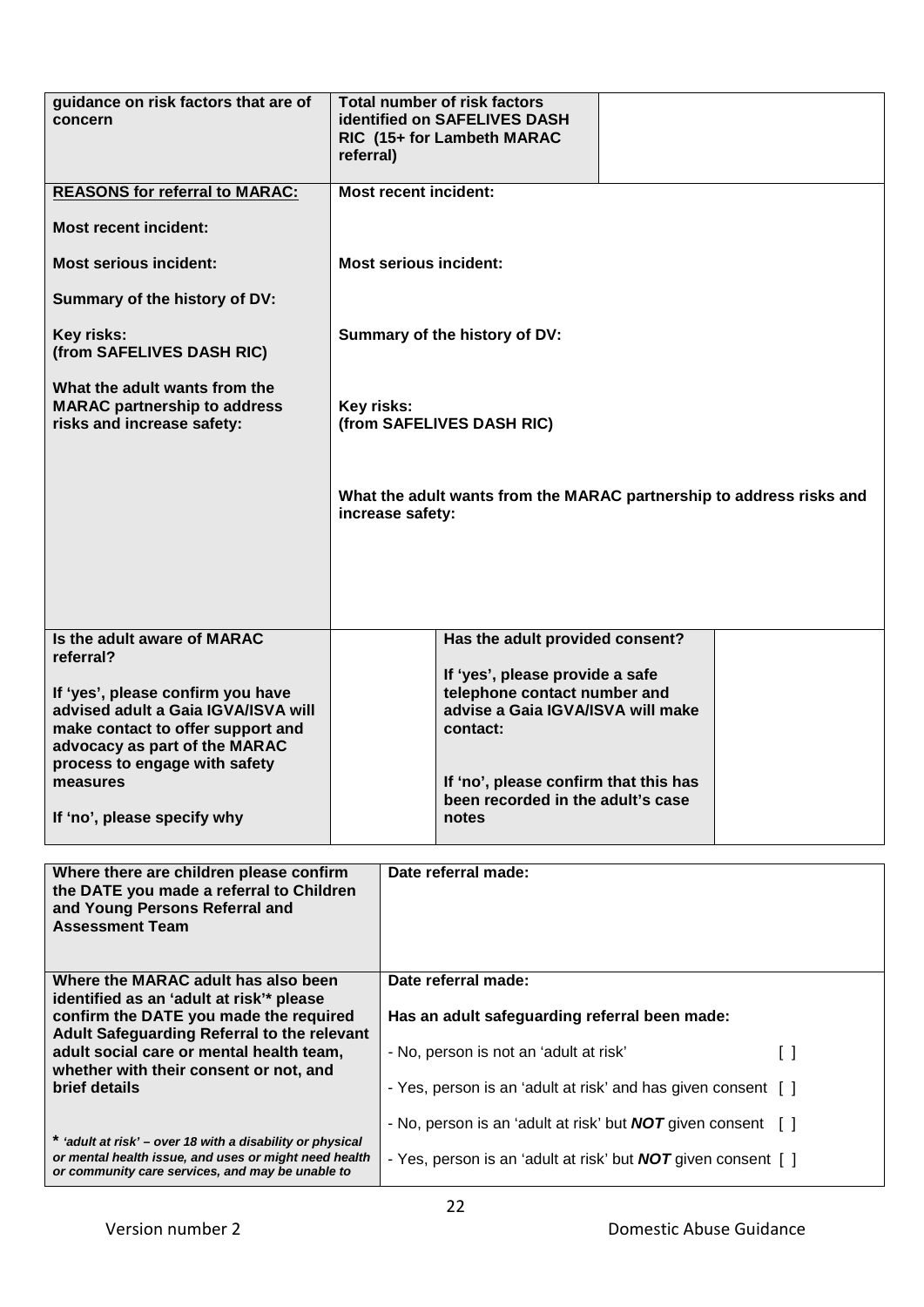| or exploitation<br>(See MARAC Admin Pack for further | care or protect themselves against significant harm | <b>Brief Details:</b> |  |  |
|------------------------------------------------------|-----------------------------------------------------|-----------------------|--|--|
| guidance)                                            |                                                     |                       |  |  |
|                                                      | Is an Independent Gender Violence (IGVA),           |                       |  |  |
| or Domestic Violence (IDVA) or Sexual                |                                                     |                       |  |  |
| Violence (ISVA) Advocate allocated?                  |                                                     |                       |  |  |
|                                                      |                                                     |                       |  |  |
| be allocated to contact the adult?                   | If 'no', is it safe for an IGVA/IDVA/ISVA to        |                       |  |  |
|                                                      |                                                     |                       |  |  |
|                                                      | If 'yes' please provide a SAFE telephone            |                       |  |  |
| contact number:                                      |                                                     |                       |  |  |
|                                                      |                                                     |                       |  |  |
| <b>Referring</b>                                     |                                                     | <b>Agency</b>         |  |  |
| practitioner                                         |                                                     |                       |  |  |
| <b>Telephone</b>                                     |                                                     | <b>Email</b>          |  |  |
|                                                      |                                                     |                       |  |  |
| Date of referral to                                  |                                                     |                       |  |  |
| <b>MARAC</b>                                         |                                                     |                       |  |  |

| <b>Lambeth MARAC Ethnicity Status Monitoring</b><br>Please complete the box below to indicate the ethnicity of the adult:   |                                                                                                        |  |
|-----------------------------------------------------------------------------------------------------------------------------|--------------------------------------------------------------------------------------------------------|--|
| White                                                                                                                       | Asian or Asian British                                                                                 |  |
| White - British                                                                                                             | Indian                                                                                                 |  |
| White - Irish                                                                                                               | Pakistani                                                                                              |  |
| White - Portuguese                                                                                                          | Bangladeshi                                                                                            |  |
| White - Other                                                                                                               | Any Other Asian background                                                                             |  |
| Please tell us:                                                                                                             | Please tell us:                                                                                        |  |
|                                                                                                                             |                                                                                                        |  |
| <b>Mixed</b><br>White and Black Caribbean<br>White and Black African<br>White and Asian<br>Mixed - Other<br>Please tell us: | <b>Black or Black British</b><br>Caribbean<br>African<br>Any Other Black Background<br>Please tell us: |  |
| <b>Chinese</b>                                                                                                              | Any other ethnic background<br>Please tell us:                                                         |  |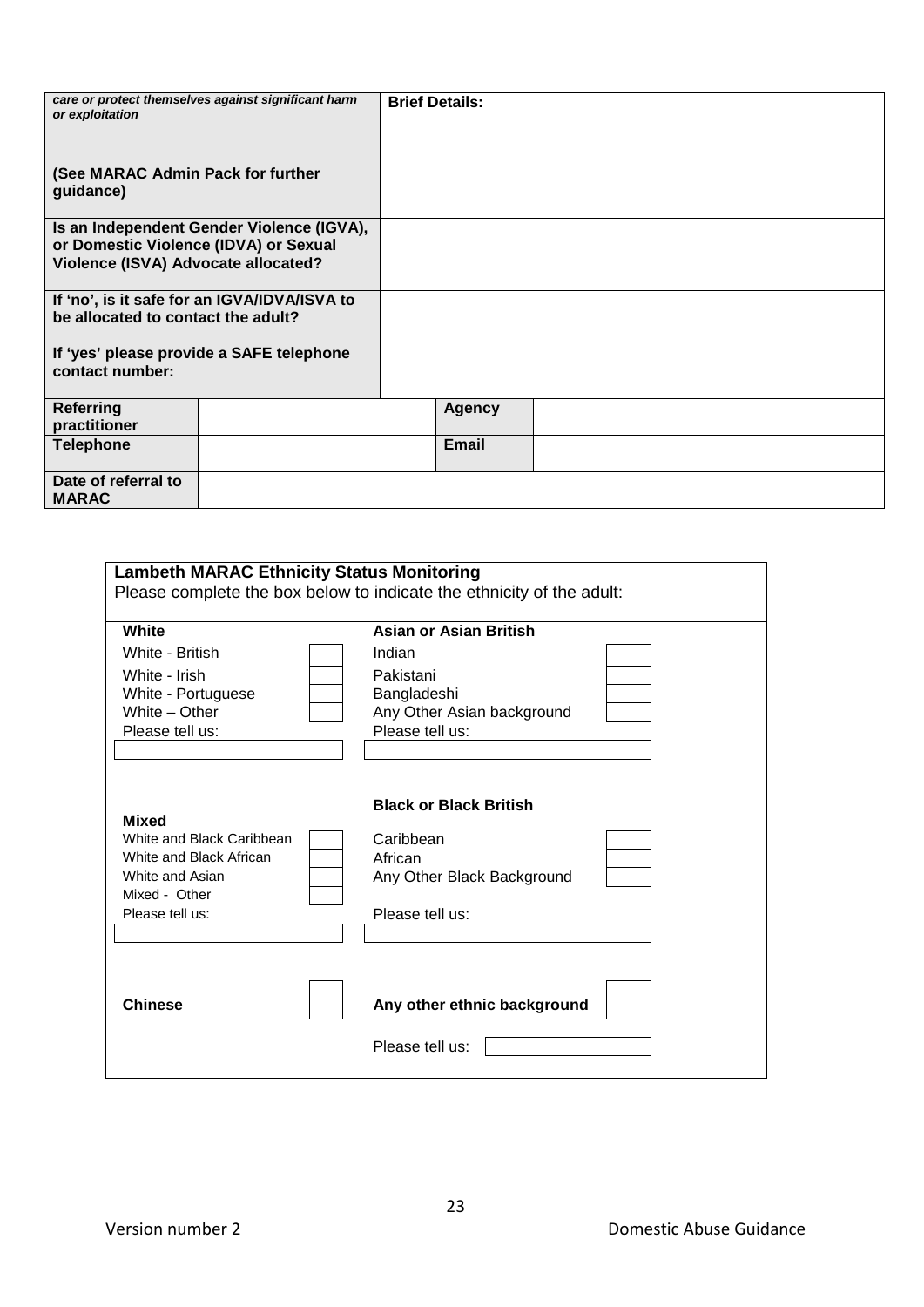# <span id="page-23-0"></span>**17.3 Appendix C: SAFELIVES DASH Risk Checklist and guidance**

# **SafeLives Dash risk checklist Quick start guidance**

You may be looking at this checklist because you are working in a professional capacity with a adult of domestic abuse. These notes are to help you understand the significance of the questions on the checklist. Domestic abuse can take many forms but it is usually perpetrated by men towards women in an intimate relationship such as boyfriend/girlfriend, husband/wife. This checklist can also be used for lesbian, gay, bisexual relationships and for situations of 'honour'-based violence or family violence. Domestic abuse can include physical, emotional, mental, sexual or financial abuse as well as stalking and harassment. They might be experiencing one or all types of abuse; each situation is unique. It is the combination of behaviours that can be so intimidating. It can occur both during a relationship or after it has ended.

The purpose of the Dash risk checklist is to give a consistent and simple tool for practitioners who work with adult adults of domestic abuse in order to help them identify those who are at high risk of harm and whose cases should be referred to a Marac meeting in order to manage their risk. If you are concerned about risk to a child or children, you should make a referral to ensure that a full assessment of their safety and welfare is made.

#### **The Dash risk checklist should be introduced to the adult within the framework of your agency's:**

- Confidentiality Policy
- Information Sharing Policy and Protocols
- Marac Referral Policies and Protocols

**Before you begin to ask the questions in the Dash risk checklist:**

- Establish how much time the adult has to talk to you: is it safe to talk now? What are safe contact details?
- Establish the whereabouts of the perpetrator and children
- Explain why you are asking these questions and how it relates to the Marac

#### **While you are asking the questions in the Dash risk checklist:**

- Identify early on who the adult is frightened of ex-partner/partner/family member
- Use gender neutral terms such as partner/ex-partner. By creating a safe, accessible environment LGBT adults accessing the service will feel able to disclose both domestic abuse and their sexual orientation or gender identity.

#### **Revealing the results of the Dask risk checklist to the adult**

Telling someone that they are at high risk of serious harm or homicide may be frightening and overwhelming for them to hear. It is important that you state what your concerns are by using the answers they gave to you and your professional judgement. It is then important that you follow your area's protocols when referring to Marac and Children's Services. Equally, identifying that someone is not currently high risk needs to be managed carefully to ensure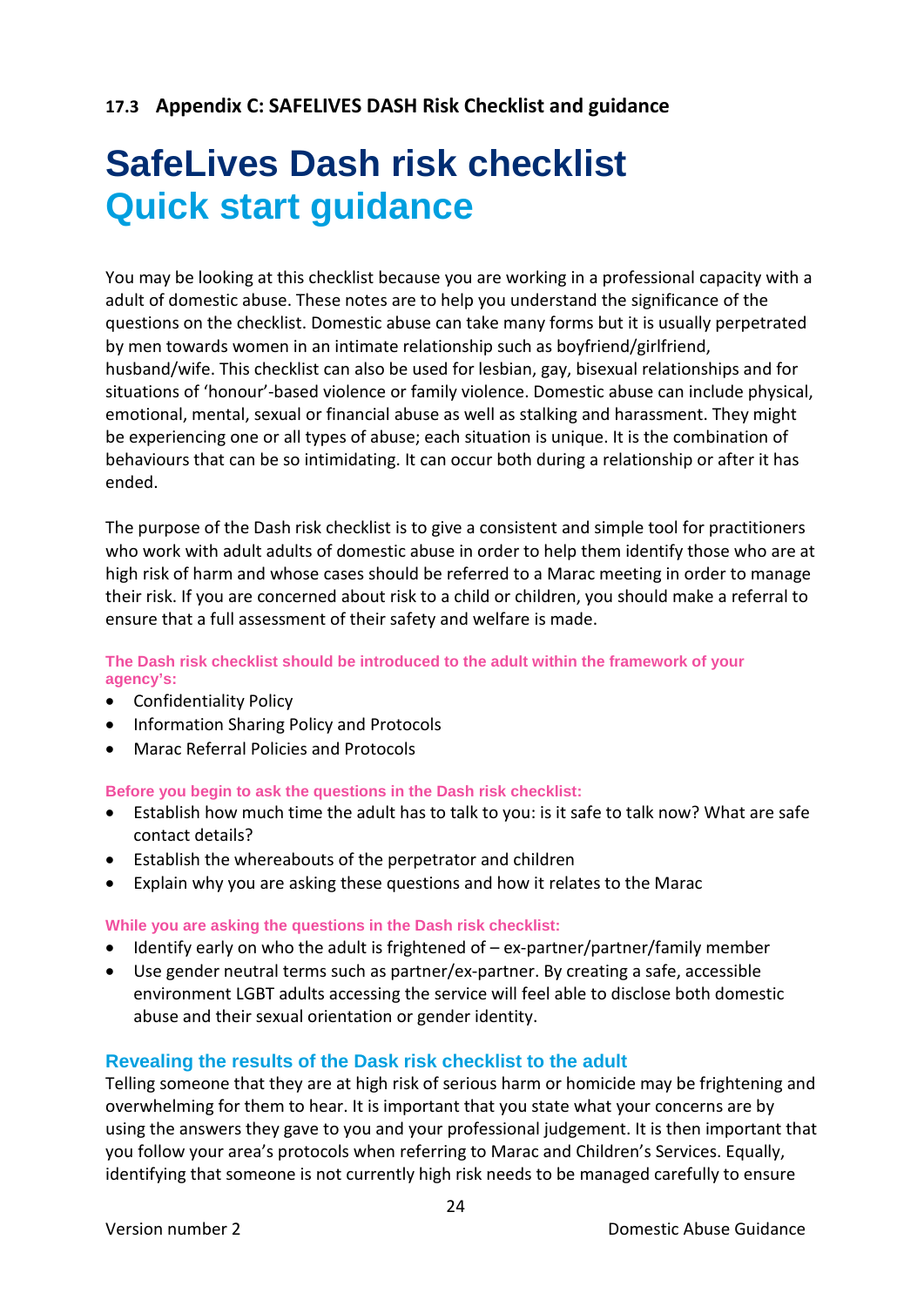that the person doesn't feel that their situation is being minimised and that they don't feel embarrassed about asking for help. Explain that these factors are linked to homicide and serious harm and that if s/he experiences any of them in future, that they should get back in touch with your service or with the emergency services on 999 in an immediate crisis.

Please pay particular attention to a practitioner's professional judgement in all cases. The results from a checklist are not a definitive assessment of risk. They should provide you with a structure to inform your judgement and act as prompts to further questioning, analysis and risk management whether via a Marac or in another way. **The responsibility for identifying your local referral threshold rests with your local Marac.** 

#### **Resources**

Be sure that you have an awareness of the safety planning measures you can offer, both within your own agency and other agencies. Be familiar with local and national resources to refer the adult to, including specialist services. The following websites and contact details may be useful to you:

- **National Domestic Violence Helpline** (tel: 0808 2000 247) for assistance with refuge accommodation and advice.
- **'Honour' Helpline** (tel: 0800 5999247) for advice on forced marriage and 'honour' based violence.
- **Sexual Assault Referral Centres** (web: [http://www.rapecrisis.org.uk/Referralcentres2.php\)](http://www.rapecrisis.org.uk/Referralcentres2.php) for details on SARCs and to locate your nearest centre.
- **Broken Rainbow** (tel: 08452 604460 / web: www.broken-rainbow.org.uk for advice for LGBT adults) for advice and support for LGBT adults of domestic abuse.

# **Asking about types of abuse and risk factors**

#### **Physical abuse**

We ask about physical abuse in questions 1, 10, 11, 13, 15, 18, 19 and 23.

- Physical abuse can take many forms from a push or shove to a punch, use of weapons, choking or strangulation.
- You should try and establish if the abuse is getting worse, or happening more often, or the incidents themselves are more serious. If your client is not sure, ask them to document how many incidents there have been in the last year and what took place. They should also consider keeping a diary marking when physical and other incidents take place.
- Try and get a picture of the range of physical abuse that has taken place. The incident that is currently being disclosed may not be the worst thing to have happened.
- The abuse might also be happening to other people in their household, such as their children or siblings or elderly relatives.
- Sometimes violence will be used against a family pet.
- If an incident has just occurred the adult should call 999 for assistance from the police. If the adult has injuries they should try and get them seen and documented by a health professional such as a GP or A&E nurse.

#### **Sexual abuse**

We ask about whether the adult is experiencing any form of sexual abuse in question 16.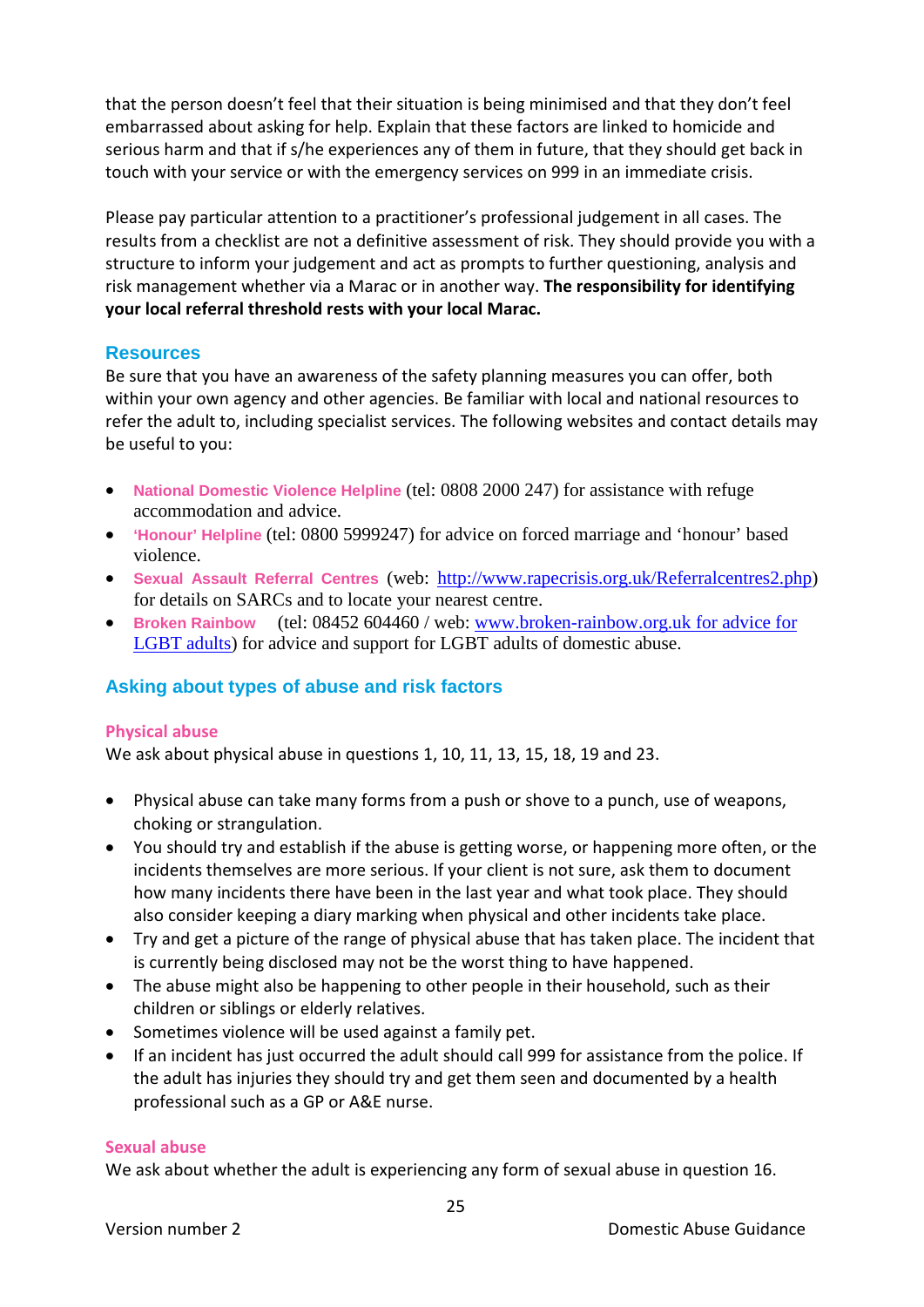- Sexual abuse can include the use of threats, force or intimidation to obtain sex, deliberately inflicting pain during sex, or combining sex and violence and using weapons.
- If the adult has suffered sexual abuse you should encourage them to get medical attention and to report this to the police. See above for advice on finding a Sexual Assault Referral Centre which can assist with medical and legal investigations.

#### **Coercion, threats and intimidation**

Coercion, threats and intimidation are covered in questions 2, 3, 6, 8, 14, 17, 18, 19, 23 and 24.

- It is important to understand and establish: the fears of the adult/adults in relation to what the perpetrator/s may do; who they are frightened of and who they are frightened for (e.g. children/siblings). Adults usually know the abuser's behaviour better than anyone else which is why this question is significant.
- In cases of 'honour' based violence there may be more than one abuser living in the home or belonging to the wider family and community. This could also include female relatives.
- Stalking and harassment becomes more significant when the abuser is also making threats to harm themselves, the adult or others. They might use phrases such as "If I can't have you no one else can…"
- Other examples of behaviour that can indicate future harm include obsessive phone calls, texts or emails, uninvited visits to the adult's home or workplace, loitering and destroying/vandalising property.
- Advise the adult to keep a diary of these threats, when and where they happen, if anyone else was with them and if the threats made them feel frightened.
- Separation is a dangerous time: establish if the adult has tried to separate from the abuser or has been threatened about the consequences of leaving. Being pursued after separation can be particularly dangerous.
- Adults of domestic abuse sometimes tell us that the perpetrators harm pets, damage furniture and this alone makes them frightened without the perpetrator needing to physically hurt them. This kind of intimidation is common and often used as a way to control and frighten.
- Some perpetrators of domestic abuse do not follow court orders or contact arrangements with children. Previous violations may be associated with an increase in risk of future violence.
- Some adults feel frightened and intimidated by the criminal history of their partner/expartner. It is important to remember that offenders with a history of violence are at increased risk of harming their partner, even if the past violence was not directed towards intimate partners or family members, except for 'honour'-based violence, where the perpetrator(s) will commonly have no other recorded criminal history.

#### **Emotional abuse and isolation**

We ask about emotional abuse and isolation in questions 4, 5 and 12. This can be experienced at the same time as the other types of abuse. It may be present on its own or it may have started long before any physical violence began. The result of this abuse is that adults can blame themselves and, in order to live with what is happening, minimise and deny how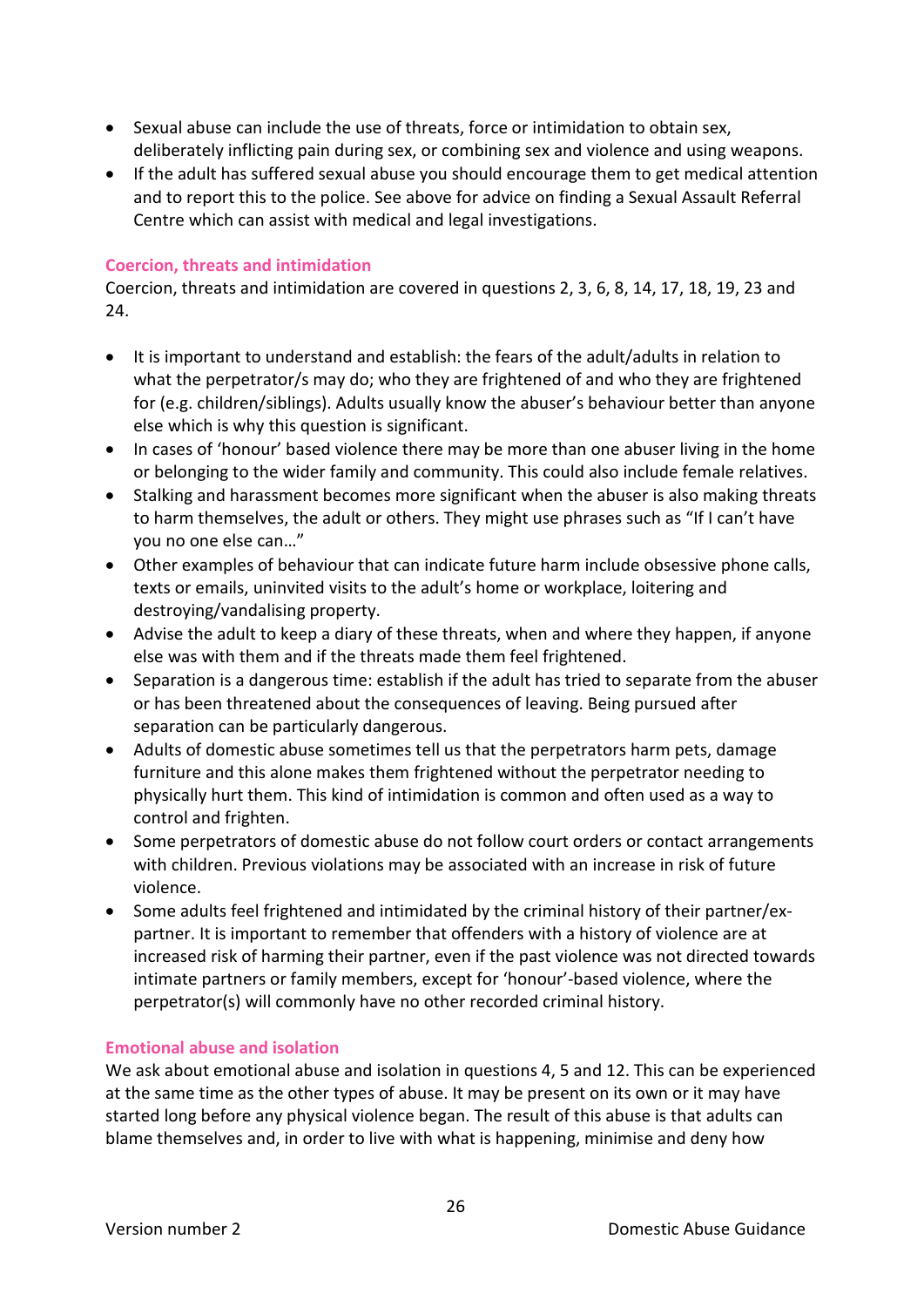serious it is. As a professional you can assist the adult in beginning to consider the risks the adult and any children may be facing.

- The adult may be being prevented from seeing family or friends, from creating any support networks or prevented from having access to any money.
- Adults of 'honour' based violence talk about extreme levels of isolation and being 'policed' in the home. This is a significant indicator of future harm and should be taken seriously.
- Due to the abuse and isolation being suffered adults feel like they have no choice but to continue living with the abuser and fear what may happen if they try and leave. This can often have an impact on the adult's mental health and they might feel depressed or even suicidal.
- Equally the risk to the adult is greater if their partner/ex-partner has mental health problems such as depression and if they abuse drugs or alcohol. This can increase the level of isolation as adults can feel like agencies won't understand and will judge them. They may feel frightened that revealing this information will get them and their partner into trouble and, if they have children, they may worry that they will be removed. These risks are addressed in questions 21 & 22.

#### **Children and pregnancy**

Questions 7, 9 and 18 refer to being pregnant and children and whether there is conflict over child contact.

- The presence of children including stepchildren can increase the risk of domestic abuse for the mother. They too can get caught up in the violence and suffer directly.
- Physical violence can occur for the first time or get worse during pregnancy or for the first few years of the child's life. There are usually lots of professionals involved during this time, such as health visitors or midwives, who need to be aware of the risks to the adult and children, including an unborn child.
- The perpetrator may use the children to have access to the adult, abusive incidents may occur during child contact visits or there may be a lot of fear and anxiety that the children may be harmed.
- Please follow your local Child Protection Procedures and Guidelines for identifying and making referrals to Children's Services.

#### **Economic abuse**

Economic abuse is covered in question 20.

- Adults of domestic abuse often tell us that they are financially controlled by their partners/ex-partners. Consider how the financial control impacts on the safety options available to them. For example, they may rely on their partner/ex-partner for an income or do not have access to benefits in their own right. The adult might feel like the situation has become worse since their partner/ex-partner lost their job.
- The Citizens Advice Bureau or the local specialist domestic abuse support service will be able to outline to the adult the options relating to their current financial situation and how they might be able to access funds in their own right.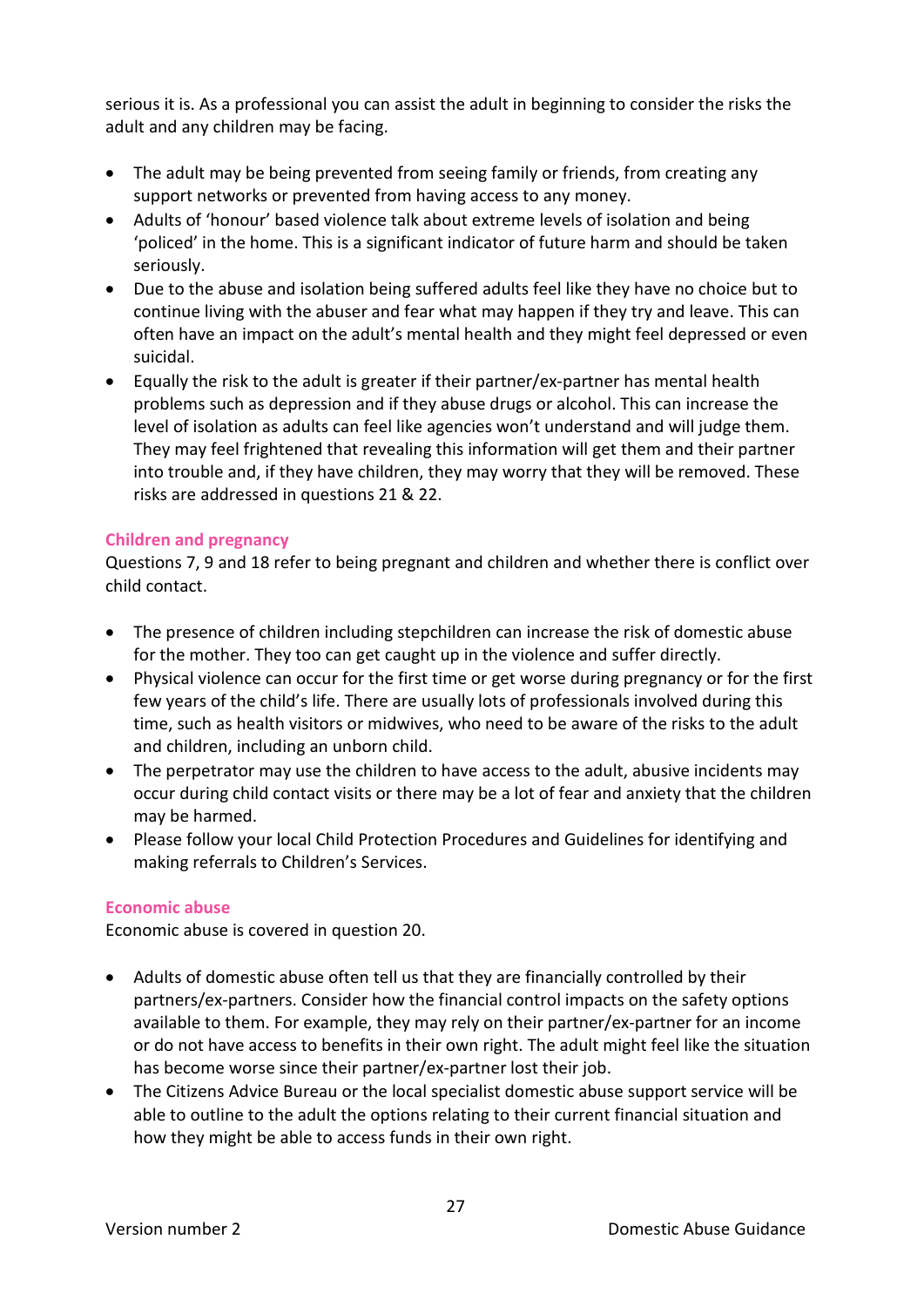We also have a library of resources and information about training for frontline practitioners at [http://www.safelives.org.uk/marac/Information\\_about\\_Maracs.html](http://www.caada.org.uk/marac/Information_about_MARACs.html)

**Other Marac toolkits and resources** 

If you or someone from your agency attends the Marac meeting, you can download a **Marac Representative's Toolkit** here[: http://www.safelives.org.uk/marac/Toolkit-Marac](http://www.caada.org.uk/marac/Toolkit-MARAC-representative.pdf)[representative.pdf.](http://www.caada.org.uk/marac/Toolkit-MARAC-representative.pdf) This essential document troubleshoots practical issues around the whole Marac process.

Other **frontline Practitioner Toolkits** are also available from http://www.safelives.org.uk/marac/Resources for people who refer to Marac.html. These offer a practical introduction to Marac within the context of a professional role. Please signpost colleagues and other agency staff to these toolkits where relevant:

- A&E Ambulance Service BAMER Services Children and Young People's Services Drug and Alcohol Education Fire and Rescue Services Family Intervention Projects Health Visitors, School Nurses & Community Midwives Housing Independent Domestic Violence Advisors
- LGBT Services Marac Chair Marac Coordinator Mental Health Services for Adults Police Officer Probation Social Care Services for Adults Sexual Violence Services Specialist Domestic Violence Services Adult Support Women's Safety Officer

For additional information and materials on Multi Agency Risk Assessment Conferences (Maracs), please see the

http://www.safelives.org.uk/marac/10 Principles Oct 2011 full.doc. This provides guidance on the Marac process and forms the basis of the Marac Quality Assurance process and national standards for Marac.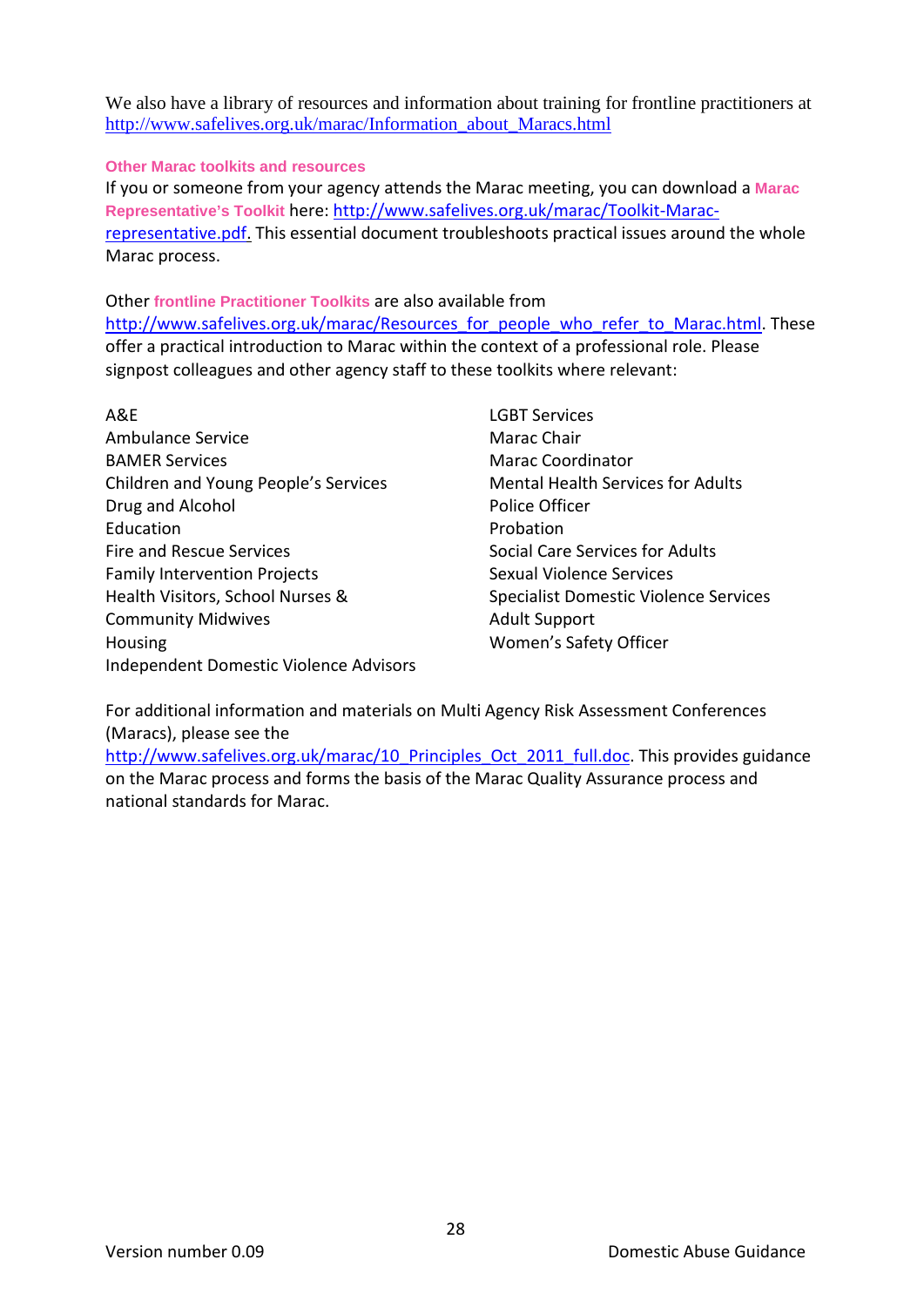# **SafeLives Dash risk checklist**

# **Aim of the form**

- To help front line practitioners identify high risk cases of domestic abuse, stalking and 'honour'-based violence.
- To decide which cases should be referred to Marac and what other support might be required. A completed form becomes an active record that can be referred to in future for case management.
- To offer a common tool to agencies that are part of the Marac<sup>[1](#page-28-0)</sup> process and provide a shared understanding of risk in relation to domestic abuse, stalking and 'honour'-based violence.
- To enable agencies to make defensible decisions based on the evidence from extensive research of cases, including domestic homicides and 'near misses', which underpins most recognised models of risk assessment.

## **How to use the form**

Before completing the form for the first time we recommend that you read the full practice guidance and FAQs. These can be downloaded from:

#### **Recommended referral criteria to MARAC**

- 1. **Professional judgement:** if a professional has serious concerns about a victim's situation, they should refer the case to MARAC. There will be occasions where the particular context of a case gives rise to serious concerns even if the victim has been unable to disclose the information that might highlight their risk more clearly. *This could reflect extreme levels of fear, cultural barriers to disclosure, immigration issues or language barriers particularly in cases of 'honour'-based violence.* This judgement would be based on the professional's experience and/or the victim's perception of their risk even if they do not meet criteria 2 and/or 3 below.
- 2. **'Visible High Risk':** the number of 'ticks' on this checklist. If you have ticked 14 or more 'yes' boxes the case would normally meet the MARAC referral criteria.
- 3. **Potential Escalation:** the number of police callouts to the victim as a result of domestic violence in the past 12 months. This criterion can be used to identify cases where there is not a positive identification of a majority of the risk factors on the list, but where abuse appears to be escalating and where it is appropriate to assess the situation more fully by sharing information at MARAC. It is common practice to start with 3 or more police callouts in a 12 month period but **this will need to be reviewed** depending on your local volume and your level of police reporting.

[http://www.safelives.org.uk/marac/RIC\\_for\\_Marac.html.](http://www.caada.org.uk/marac/RIC_for_MARAC.html) Risk is dynamic and can change very quickly. It is good practice to review the checklist after a new incident.

<span id="page-28-0"></span><sup>1</sup> For further information about MARAC please refer to the 10 Principles of an Effective MARAC: [http://www.safelives.org.uk/marac/10\\_Principles\\_Oct\\_2011\\_full.doc](http://www.safelives.org.uk/marac/10_Principles_Oct_2011_full.doc) 1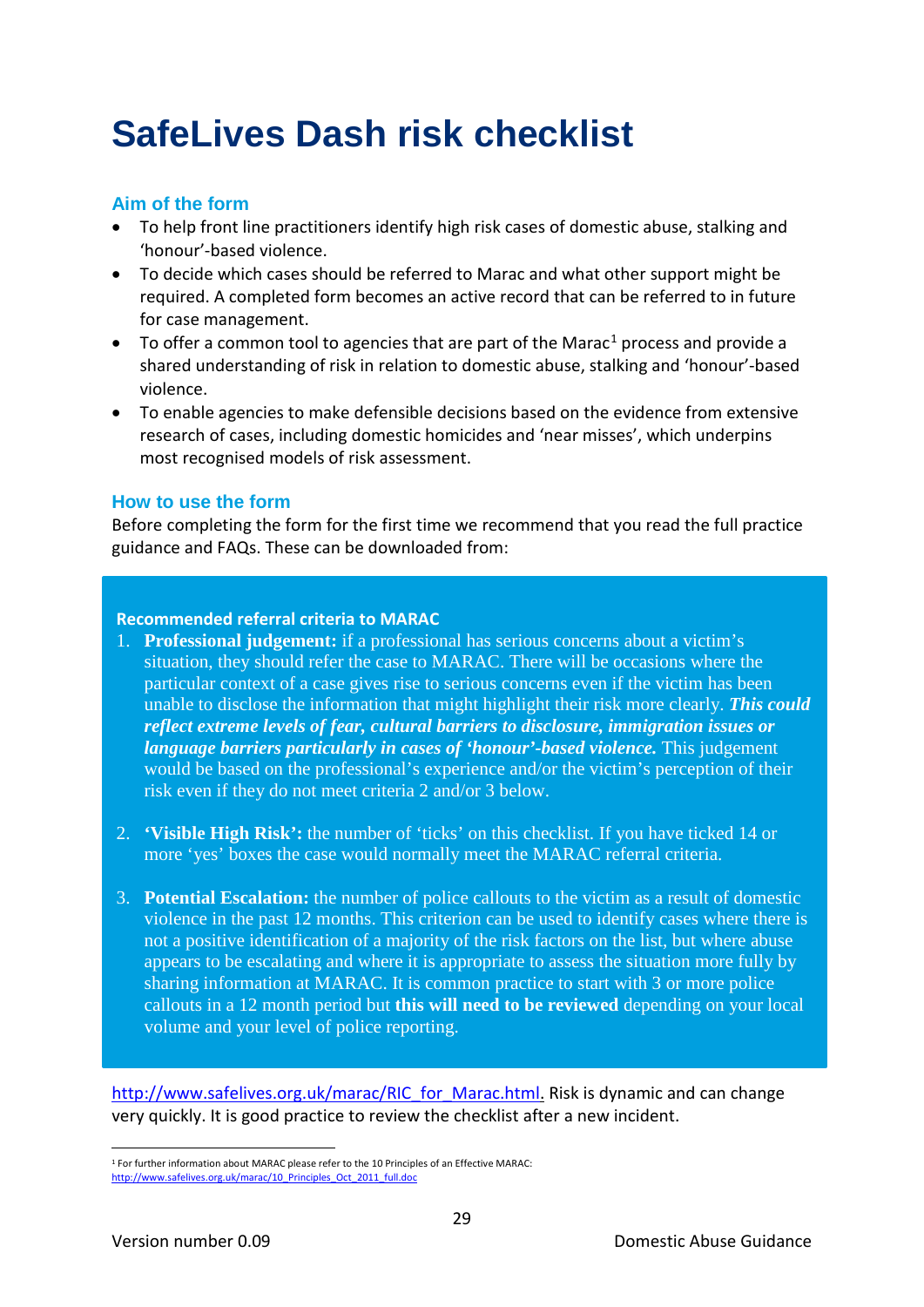Please pay particular attention to a practitioner's professional judgement in all cases. The results from a checklist are not a definitive assessment of risk. They should provide you with a structure to inform your judgement and act as prompts to further questioning, analysis and risk management whether via a Marac or in another way. **The responsibility for identifying your local referral threshold rests with your local MARAC.** 

#### **What this form is not:**

This form will provide valuable information about the risks that children are living with but it is not a full risk assessment for children. The presence of children increases the wider risks of domestic violence and step children are particularly at risk. If risk towards children is highlighted you should consider what referral you need to make to obtain a full assessment of the children's situation.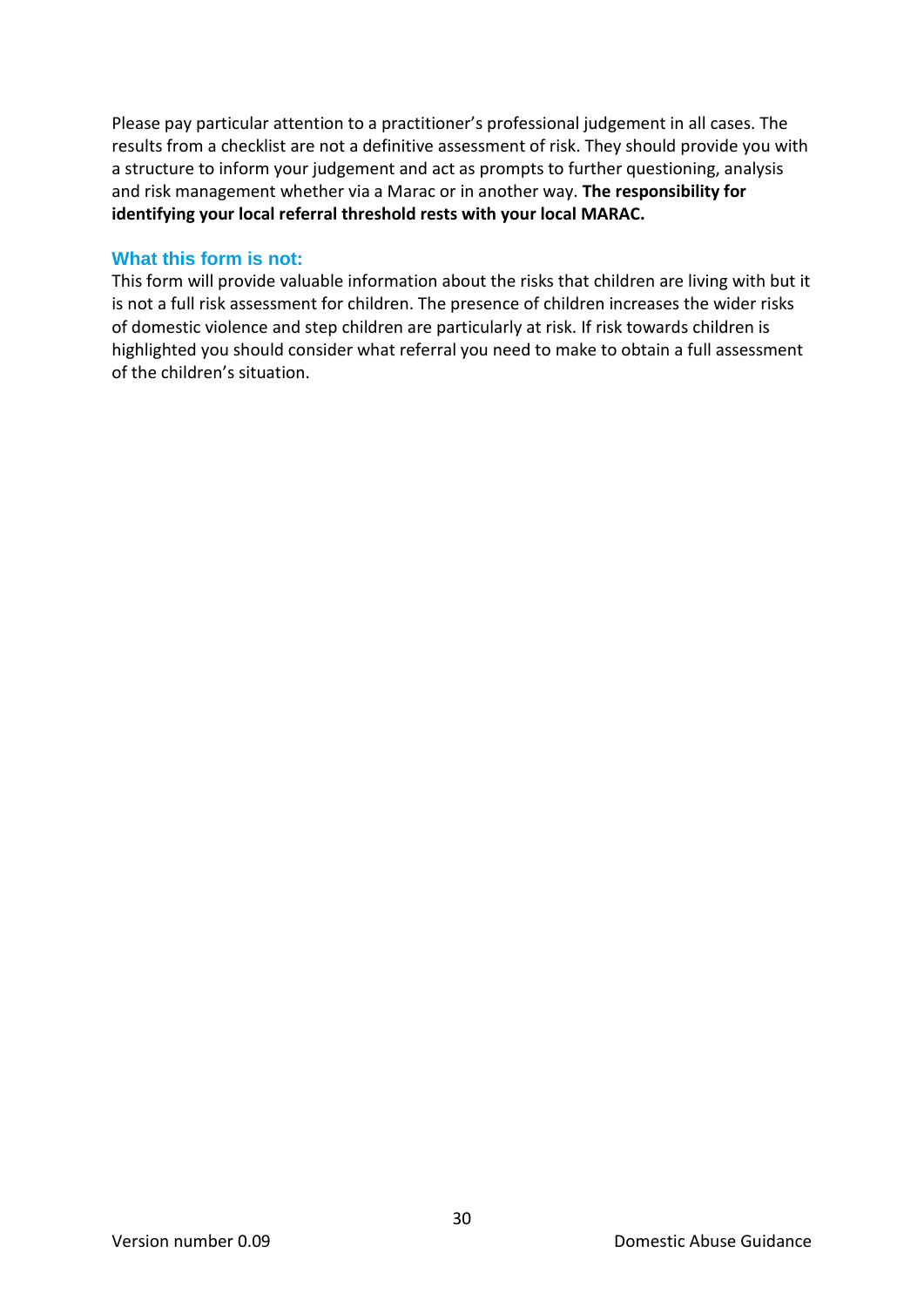#### **SafeLives Dash risk checklist for use by Idvas and other non-police agencies[2](#page-30-0) for identification of risks when domestic abuse, 'honour'- based violence and/or stalking are disclosed**

| Please explain that the purpose of asking these questions is for                                                                                                                                                                                                        |                |                          |                   |                                                                           |
|-------------------------------------------------------------------------------------------------------------------------------------------------------------------------------------------------------------------------------------------------------------------------|----------------|--------------------------|-------------------|---------------------------------------------------------------------------|
| the safety and protection of the individual concerned.                                                                                                                                                                                                                  |                |                          |                   |                                                                           |
| Tick the box if the factor is present. Please use the comment box<br>at the end of the form to expand on any answer.<br>It is assumed that your main source of information is the adult.<br>If this is not the case, please indicate in the right hand column           | YES            | $\frac{1}{2}$            | <b>MON/L KNOW</b> | <b>State source of</b><br>info if not the<br>adult<br>(eg police officer) |
| 1. Has the current incident resulted in injury?<br>Please state what and whether this is the first injury.                                                                                                                                                              | $\blacksquare$ | $\Box$                   | $\perp$           |                                                                           |
| 2. Are you very frightened?<br>Comment:                                                                                                                                                                                                                                 | ┓              | $\Box$                   | $\mathcal{A}$     |                                                                           |
| 3. What are you afraid of? Is it further injury or violence?<br>Please give an indication of what you think [name of<br>abuser(s)] might do and to whom, including children.<br>Comment:                                                                                | П              | $\Box$                   | $\perp$           |                                                                           |
| 4. Do you feel isolated from family/friends?<br>Ie, does [name of abuser(s)] try to stop you from seeing<br>friends/family/doctor or others?<br>Comment:                                                                                                                | $\blacksquare$ | $\Box$                   |                   |                                                                           |
| 5. Are you feeling depressed or having suicidal thoughts?                                                                                                                                                                                                               | $\Box$         | $\Box$                   | $\Box$            |                                                                           |
| 6. Have you separated or tried to separate from [name of<br>abuser(s)] within the past year?                                                                                                                                                                            | ┓              | $\overline{\phantom{0}}$ |                   |                                                                           |
| 7. Is there conflict over child contact?                                                                                                                                                                                                                                | П              | $\Box$                   | П                 |                                                                           |
| 8. Does [name of abuser(s)] constantly text, call, contact,<br>follow, stalk or harass you?<br>Please expand to identify what and whether you believe that<br>this is done deliberately to intimidate you? Consider the<br>context and behaviour of what is being done. |                | ×                        |                   |                                                                           |
| Are you pregnant or have you recently had a baby (within<br>9.<br>the last 18 months)?                                                                                                                                                                                  | $\blacksquare$ | $\Box$                   | ┓                 |                                                                           |
| 10. Is the abuse happening more often?                                                                                                                                                                                                                                  | $\blacksquare$ | $\Box$                   |                   |                                                                           |
| 11. Is the abuse getting worse?                                                                                                                                                                                                                                         |                | $\mathcal{L}$            |                   |                                                                           |
| 12. Does [name of abuser(s)] try to control everything you do<br>and/or are they excessively jealous?                                                                                                                                                                   |                |                          |                   |                                                                           |

<span id="page-30-0"></span><sup>&</sup>lt;sup>2</sup> Note: This checklist is consistent with the ACPO endorsed risk assessment model DASH 2009 for the police service. 1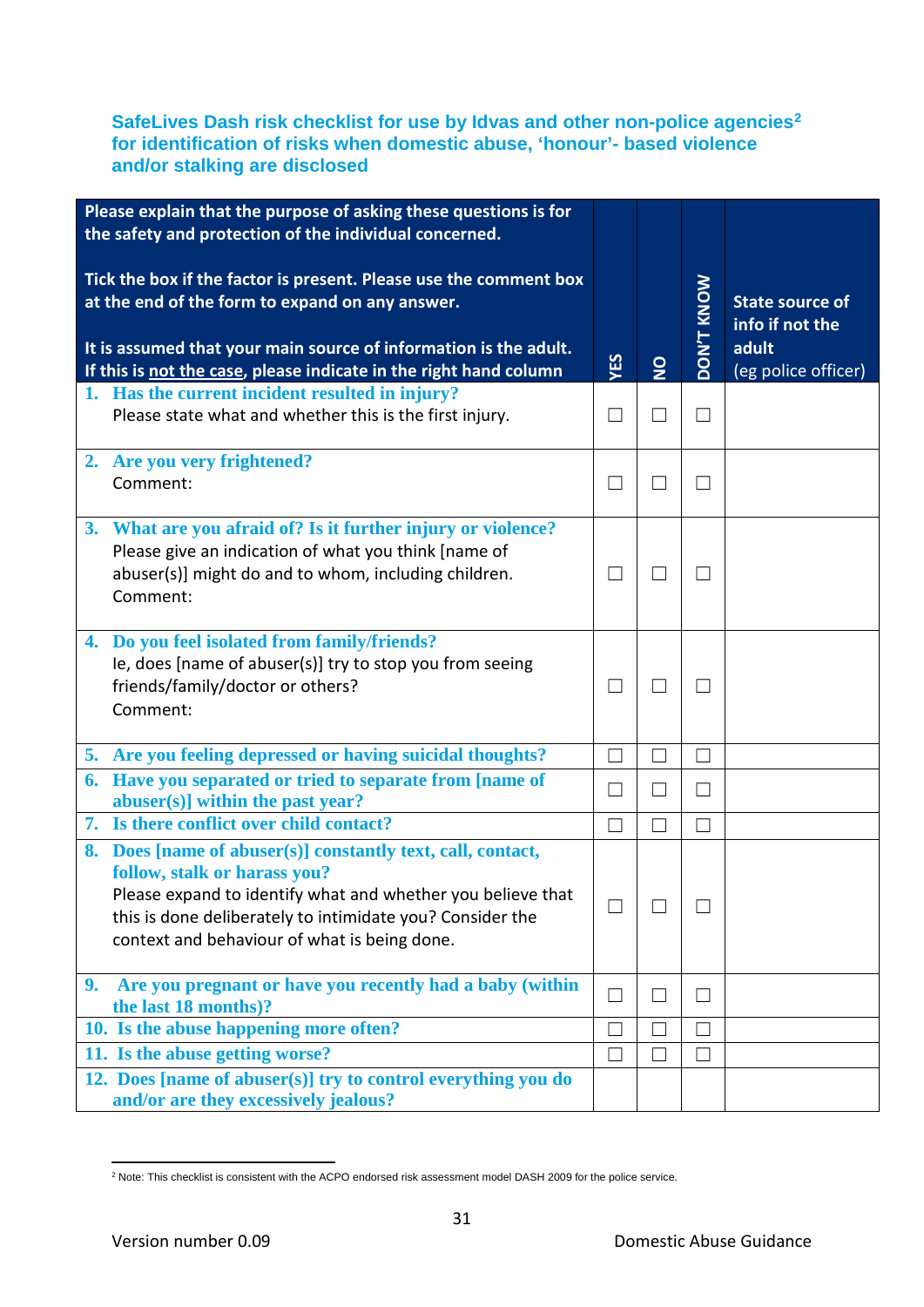| For example: in terms of relationships; who you see; being                                                                                                                 |                          |                |                          |                                                                      |
|----------------------------------------------------------------------------------------------------------------------------------------------------------------------------|--------------------------|----------------|--------------------------|----------------------------------------------------------------------|
| 'policed' at home; telling you what to wear. Consider                                                                                                                      |                          |                |                          |                                                                      |
| 'honour'-based violence (HBV) and specify behaviour.                                                                                                                       |                          |                |                          |                                                                      |
| 13. Has [name of abuser(s)] ever used weapons or objects to<br>hurt you?                                                                                                   | $\mathcal{L}$            | $\Box$         | $\vert \ \ \vert$        |                                                                      |
| 14. Has [name of abuser(s)] ever threatened to kill you or<br>someone else and you believed them?                                                                          |                          |                |                          |                                                                      |
| If yes, tick who:                                                                                                                                                          |                          |                |                          |                                                                      |
| You                                                                                                                                                                        |                          |                |                          |                                                                      |
| Children                                                                                                                                                                   |                          |                |                          |                                                                      |
| Other (please specify) $\Box$                                                                                                                                              |                          |                |                          |                                                                      |
| Tick the box if the factor is present. Please use the comment box                                                                                                          |                          |                |                          | $\overline{z}$ State source of<br>$\overline{Q}$ $\overline{z}$ info |
| at the end of the form to expand on any answer.                                                                                                                            | YES                      | $\overline{2}$ |                          |                                                                      |
| 15. Has [name of abuser(s)] ever attempted to strangle / choke<br>/suffocate/drown you?                                                                                    | $\Box$                   | $\Box$         | П                        |                                                                      |
| 16. Does [name of abuser(s)] do or say things of a sexual<br>nature that make you feel bad or that physically hurt you<br>or someone else?                                 | $\Box$                   | $\Box$         | $\mathcal{L}$            |                                                                      |
| If someone else, specify who.                                                                                                                                              |                          |                |                          |                                                                      |
| 17. Is there any other person who has threatened you or who<br>you are afraid of?                                                                                          |                          |                |                          |                                                                      |
| If yes, please specify whom and why. Consider extended<br>family if HBV.                                                                                                   | $\Box$                   | $\Box$         | $\overline{\phantom{a}}$ |                                                                      |
| 18. Do you know if [name of abuser(s)] has hurt anyone else?<br>Consider HBV. Please specify whom, including the children,<br>siblings or elderly relatives:<br>Children   |                          |                |                          |                                                                      |
| Another family member                                                                                                                                                      | $\blacksquare$           | ×.             |                          |                                                                      |
| Someone from a previous relationship<br>Other (please specify)                                                                                                             |                          |                |                          |                                                                      |
| 19. Has [name of abuser(s)] ever mistreated an animal or the<br>family pet?                                                                                                | $\overline{\phantom{0}}$ | $\Box$         | ⊔                        |                                                                      |
| 20. Are there any financial issues?                                                                                                                                        |                          |                |                          |                                                                      |
| For example, are you dependent on [name of abuser(s)] for<br>money/have they recently lost their job/other financial                                                       | $\Box$                   | $\Box$         | $\overline{\phantom{0}}$ |                                                                      |
| issues?                                                                                                                                                                    |                          |                |                          |                                                                      |
| 21. Has [name of abuser(s)] had problems in the past year<br>with drugs (prescription or other), alcohol or mental health<br>leading to problems in leading a normal life? |                          |                |                          |                                                                      |
| If yes, please specify which and give relevant details if known.                                                                                                           |                          |                |                          |                                                                      |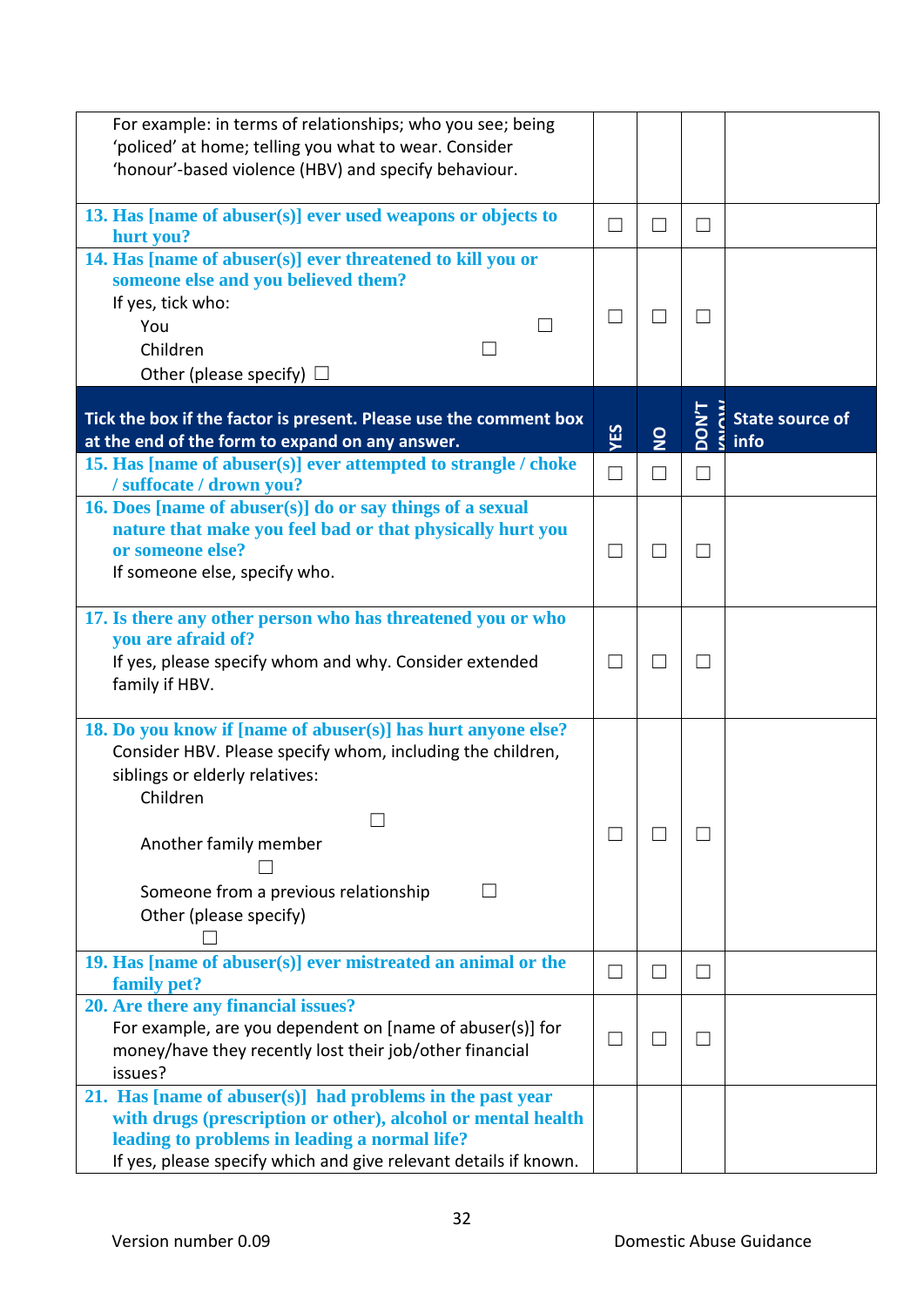| <b>Drugs</b>                                                  |                |        |  |
|---------------------------------------------------------------|----------------|--------|--|
|                                                               |                |        |  |
| Alcohol                                                       |                |        |  |
|                                                               |                |        |  |
| Mental health                                                 |                |        |  |
| 22. Has [name of abuser(s)] ever threatened or attempted      |                |        |  |
| suicide?                                                      |                |        |  |
| 23. Has [name of abuser(s)] ever broken bail/an injunction    |                |        |  |
| and/or formal agreement for when they can see you and/or      |                |        |  |
| the children?                                                 |                |        |  |
| You may wish to consider this in relation to an ex-partner of |                |        |  |
| the perpetrator if relevant.                                  |                |        |  |
| <b>Bail conditions</b>                                        |                |        |  |
|                                                               |                |        |  |
| Non Molestation/Occupation Order                              |                |        |  |
| Child contact arrangements                                    |                |        |  |
| <b>Forced Marriage Protection Order</b>                       |                |        |  |
| Other                                                         |                |        |  |
|                                                               |                |        |  |
| 24. Do you know if [name of abuser(s)] has ever been in       |                |        |  |
| trouble with the police or has a criminal history?            |                |        |  |
| If yes, please specify:                                       |                |        |  |
| Domestic abuse                                                | $\blacksquare$ | $\Box$ |  |
| Sexual violence                                               |                |        |  |
| Other violence                                                |                |        |  |
| Other                                                         |                |        |  |
| <b>Total 'yes' responses</b>                                  |                |        |  |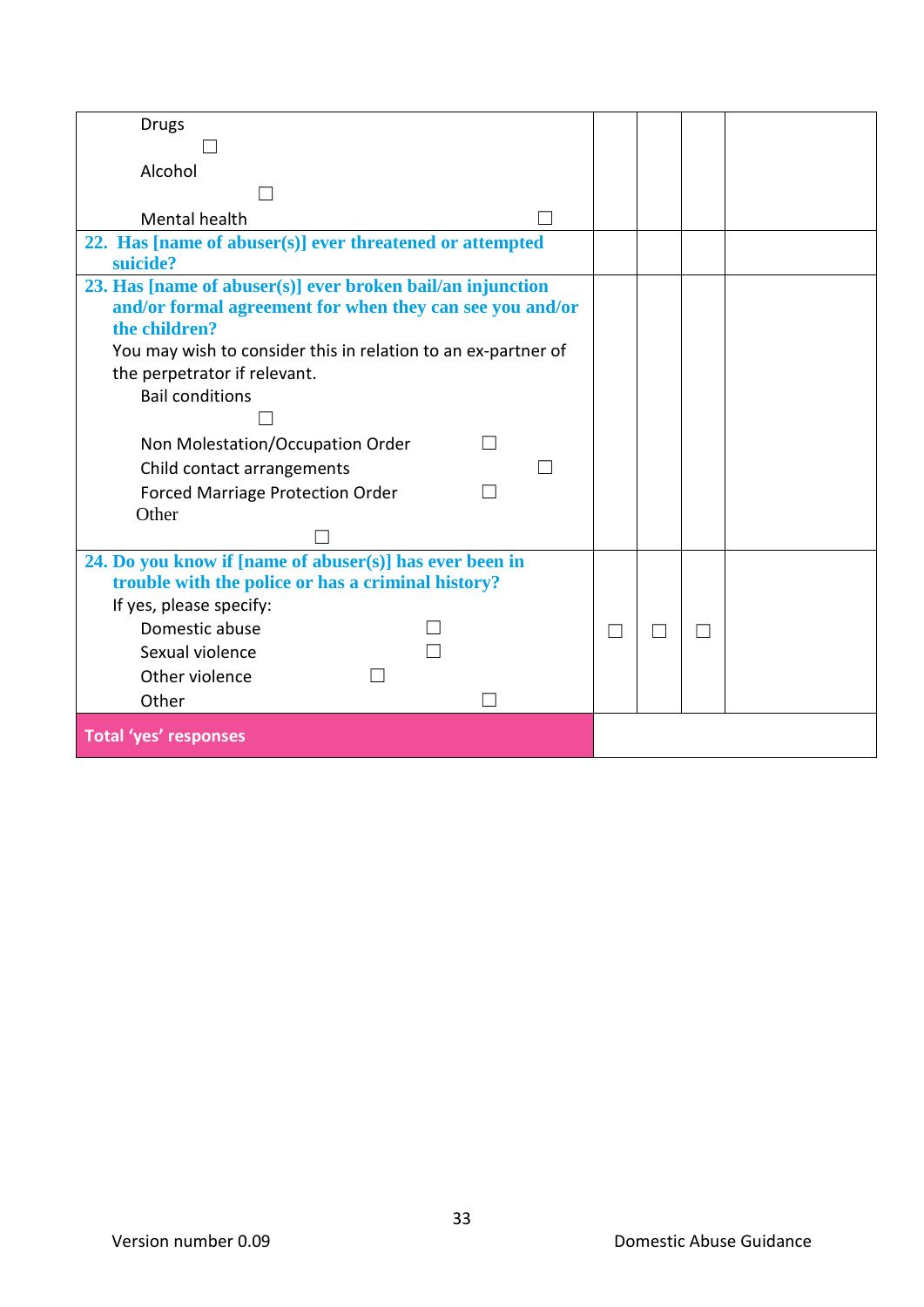# **For consideration by professional**

| minimisation.<br>service? Describe. | Is there any other relevant information<br>(from adult or professional) which may<br>increase risk levels? Consider adult's<br>situation in relation to disability, substance<br>misuse, mental health issues, cultural /<br>language barriers, 'honour'- based<br>systems, geographic isolation and<br>Are they willing to engage with your |  |                     |                              |                  |        |  |
|-------------------------------------|----------------------------------------------------------------------------------------------------------------------------------------------------------------------------------------------------------------------------------------------------------------------------------------------------------------------------------------------|--|---------------------|------------------------------|------------------|--------|--|
| weapons? Describe.                  | Consider abuser's occupation / interests.<br>Could this give them unique access to                                                                                                                                                                                                                                                           |  |                     |                              |                  |        |  |
| address their safety?               | What are the adult's greatest priorities to                                                                                                                                                                                                                                                                                                  |  |                     |                              |                  |        |  |
| referring this case to Marac?       | Do you believe that there are reasonable grounds for                                                                                                                                                                                                                                                                                         |  |                     |                              | Yes<br><b>No</b> | $\Box$ |  |
|                                     | If yes, have you made a referral?                                                                                                                                                                                                                                                                                                            |  |                     |                              | Yes<br><b>No</b> | П      |  |
| <b>Signed</b>                       |                                                                                                                                                                                                                                                                                                                                              |  |                     | <b>Date</b>                  |                  |        |  |
| family?                             | Do you believe that there are risks facing the children in the                                                                                                                                                                                                                                                                               |  |                     |                              | Yes<br>No        |        |  |
| children?                           | If yes, please confirm if you have<br>made a referral to safeguard the                                                                                                                                                                                                                                                                       |  | Yes<br>No<br>$\Box$ | <b>Date referral</b><br>made |                  |        |  |
| <b>Signed</b>                       |                                                                                                                                                                                                                                                                                                                                              |  |                     | <b>Date</b>                  |                  |        |  |
| <b>Name</b>                         |                                                                                                                                                                                                                                                                                                                                              |  |                     |                              |                  |        |  |

# **Practitioner's notes**